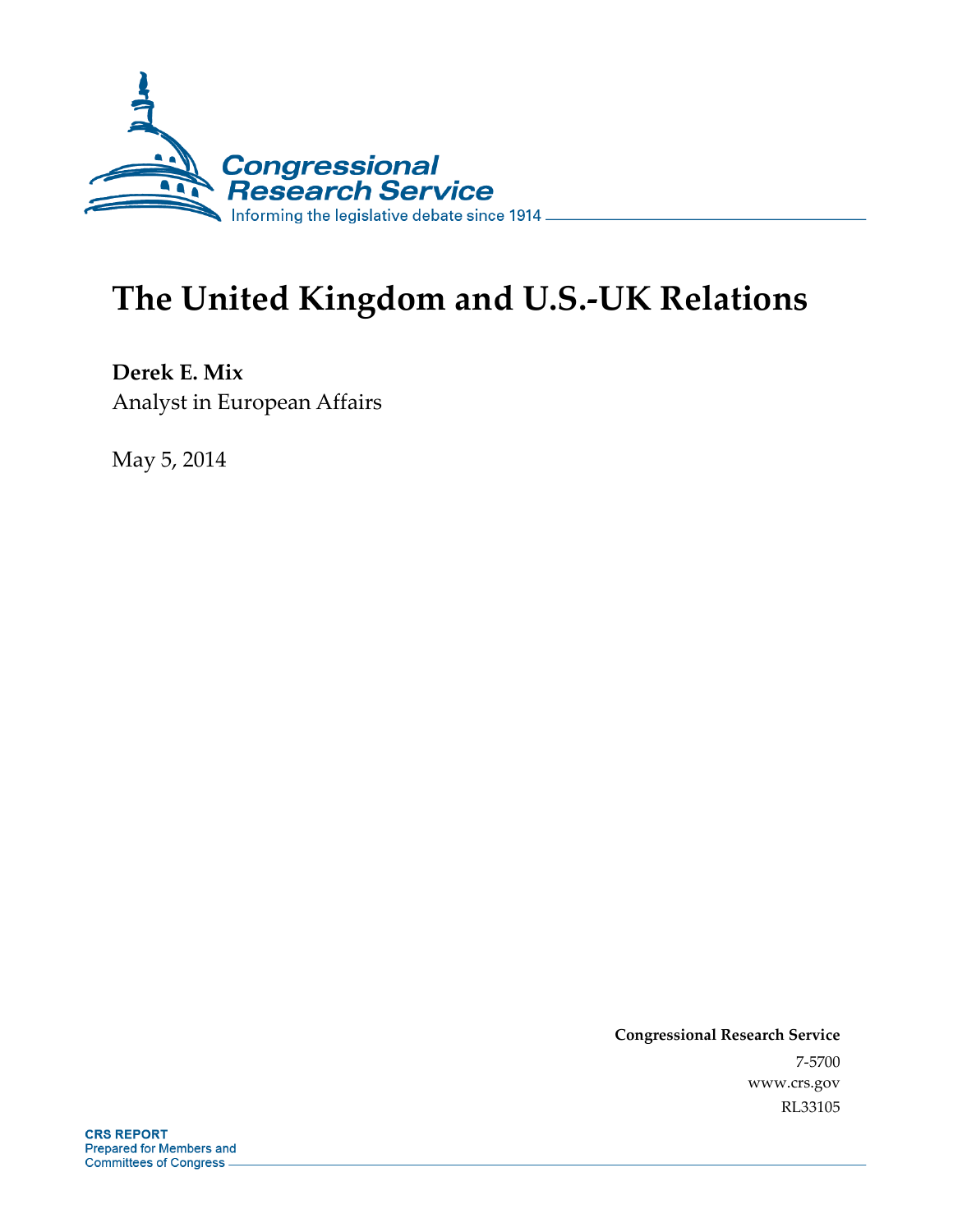## **Summary**

Many U.S. officials and Members of Congress view the United Kingdom (UK) as the United States' closest and most reliable ally. This perception stems from a combination of factors, including a sense of shared history, values, and culture, as well as extensive and long-established cooperation on a wide range of foreign policy and security issues. In the minds of many Americans, the UK's strong role in Iraq and Afghanistan during the past decade reinforced an impression of closeness and solidarity.

#### **Upcoming 2015 Elections**

British politicians and their parties have begun to maneuver in preparation for the next general election, expected to take place on May 7, 2015. The 2010 election resulted in the country's first coalition government since the Second World War. The Conservative Party won the most votes in the election, and Conservative leader David Cameron became prime minister. To command a parliamentary majority, however, the Conservatives were compelled to partner with the Liberal Democrats, who came in third place, and Liberal Democrat leader Nick Clegg became deputy prime minister. The Labour Party, now led by Ed Miliband, moved into opposition after leading the UK government since 1997.

Economic and fiscal issues have been the central domestic challenge facing the coalition. Seeking to reduce the country's budget deficit and national debt, the coalition adopted a far-reaching austerity program early in its tenure. A double-dip recession in 2012 put the government and its austerity strategy under considerable pressure and criticism, but economic growth has improved significantly in 2013-2014. Nevertheless, austerity has continued to heighten social tensions and cause political friction between the coalition partners. Although the coalition arrangement went smoothly during its first year, the Conservatives and Liberal Democrats have subsequently disagreed about a series of issues. The Conservatives have also felt pressure from their political right flank with growing popular support for the UK Independence Party (UKIP).

#### **EU Membership**

The topic of Europe has been a source of tension. The UK has long been one of the most skeptical and ambivalent members of the 28-country European Union (EU). While the Conservative Party remains a stronghold of "euro-skeptics," and UKIP advocates withdrawal from the EU, the Liberal Democrats are the UK's most pro-EU political party, and Labour is also generally supportive of the EU. The Eurozone crisis deepened the currents of British antipathy toward the EU, fueling calls to reclaim national sovereignty over issues where decisionmaking has been pooled and integrated in Brussels. Some analysts believe that a British departure from the EU is a growing possibility. If reelected, Prime Minister Cameron intends to renegotiate some of the terms of membership and put the UK's relationship with the EU to a national referendum in 2017. Adding another note of uncertainty to the British political landscape, Scotland plans to hold a referendum on September 18, 2014, on whether to separate from the UK and become an independent country.

#### **U.S.-UK Relationship**

In recent years, some observers have suggested that the U.S.-UK relationship is losing relevance due to changing U.S. foreign policy priorities and shifting global dynamics. An imbalance of power in favor of the United States has occasionally led some British observers to call for a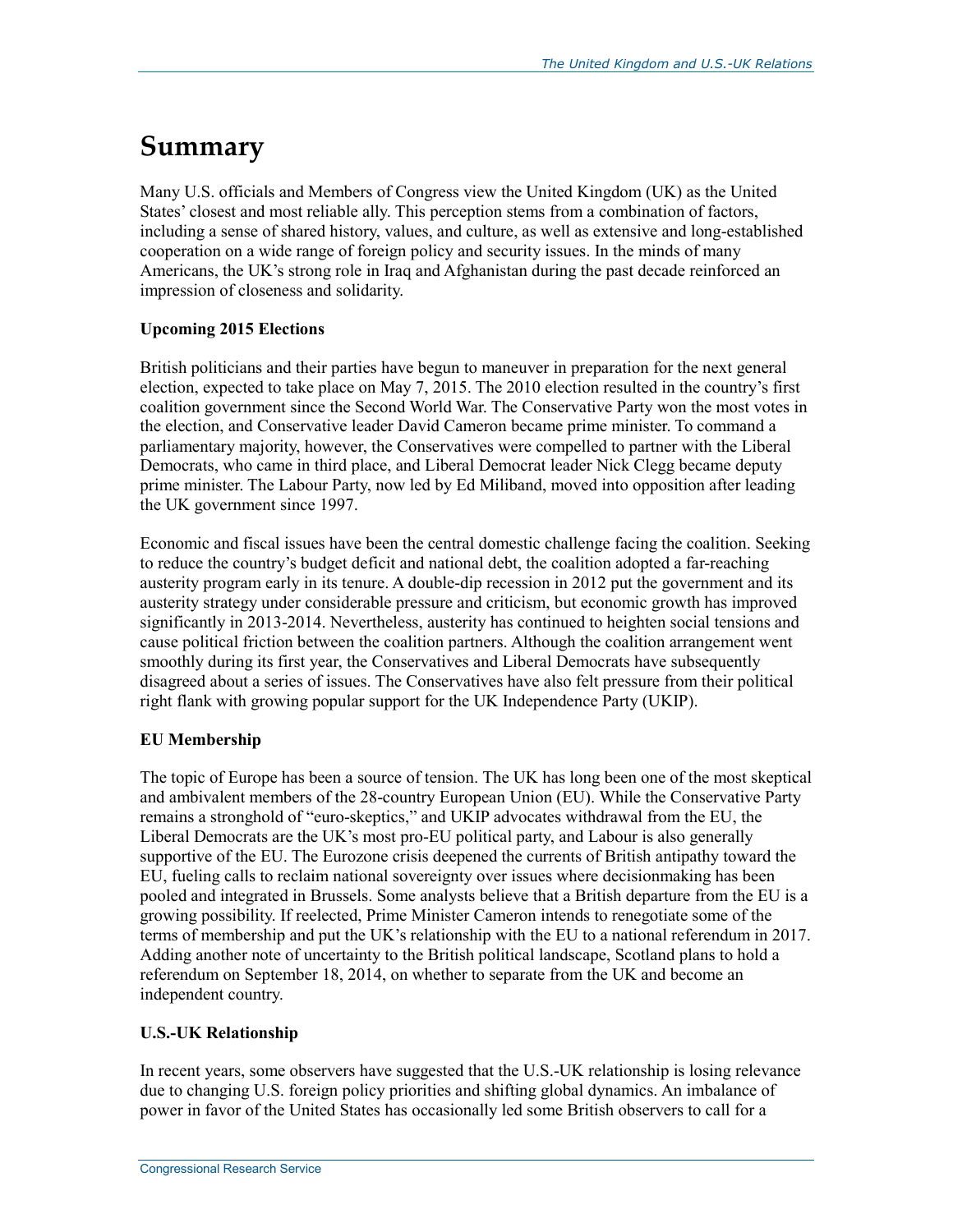reassessment of their country's approach to the relationship. Despite such anxieties, most analysts believe that the two countries will remain close allies that choose to cooperate on many important issues such as counterterrorism, efforts to curb Iran's nuclear activities, global economic challenges, and the future of NATO.

Given its role as a close U.S. ally and partner, developments in the UK and its relations with the United States are of continuing interest to the U.S. Congress. This report provides an overview and assessment of some of the main dimensions of these topics. For a broader analysis of transatlantic relations, see CRS Report RS22163, *The United States and Europe: Current Issues*, by Derek E. Mix.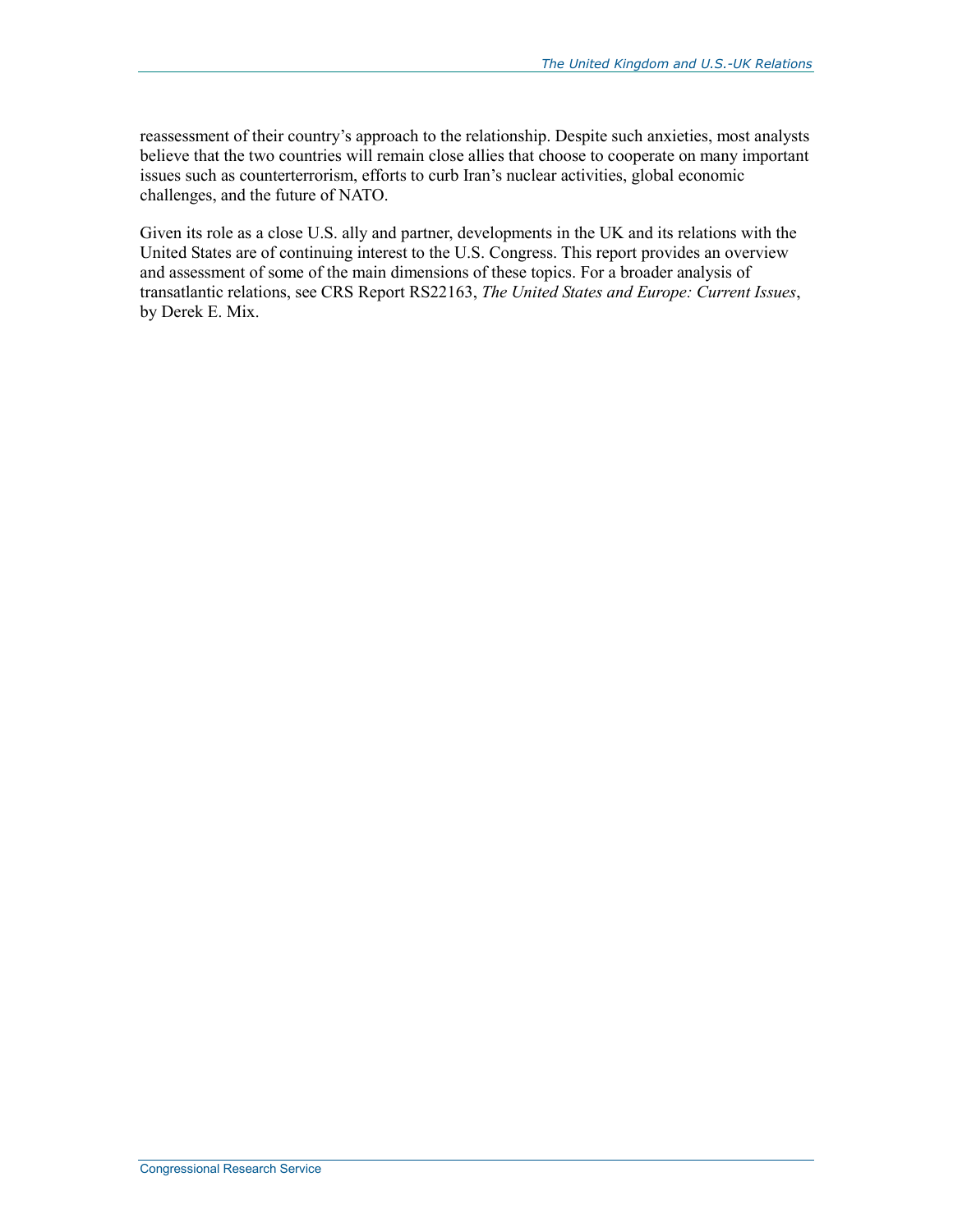## **Contents**

### **Tables**

|--|--|

### Contacts

|--|--|--|--|--|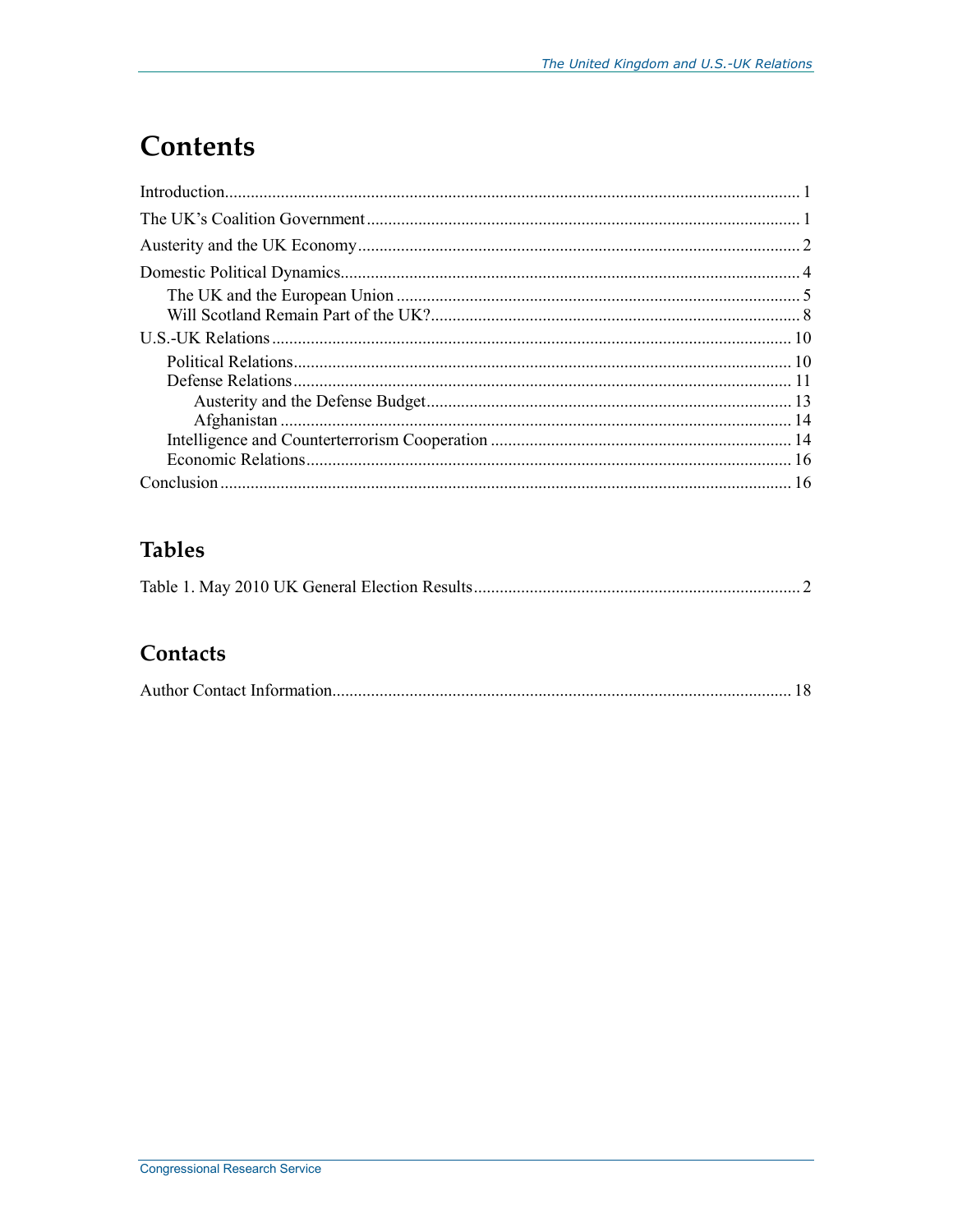## **Introduction**

The modern U.S.-UK relationship was forged during the Second World War. It was cemented during the Cold War, as both countries worked together bilaterally and within the North Atlantic Treaty Organization (NATO) to counter the threat of the Soviet Union. The United States and the UK are two of the five permanent members of the United Nations Security Council, and both are founding members of NATO. In the early 1990s, the UK was an important U.S. ally in the first Gulf War, and the two countries later worked together in stabilization and peacekeeping operations in the Balkans. The UK was the leading U.S. ally in the 2003 invasion of Iraq and subsequent stabilization operations, the largest non-U.S. contributor to the NATO-led mission in Afghanistan, and a leading participant in alliance operations in Libya in 2011. It is also an important U.S. partner in efforts to pressure Iran over its nuclear activities, and to combat international terrorism. The UK is the seventh-largest economy in the world and a major financial center. The United States and the UK share an extensive and mutually beneficial trade and economic relationship, and each is the other's largest foreign investor.

U.S. and UK officials, from the cabinet level down, consult frequently and extensively on many global issues. American and British diplomats report often turning to each other first when seeking to build support for their respective positions in multilateral institutions or during times of crisis, as in the immediate aftermath of the 9/11 attacks on the United States. British input is often cited as an element in shaping U.S. foreign policy debates. Some observers assert that a common language and cultural similarities, as well as the habits of cooperation that have developed over the years, contribute to the ease with which U.S. and UK policy makers interact with each other. The term "special relationship" has often been used to describe the high degree of mutual trust between the two countries in cooperating on diplomatic and political issues. The special relationship also encompasses close intelligence-sharing arrangements and unique cooperation in nuclear and defense matters.

## **The UK's Coalition Government**

The UK general election of May 6, 2010, resulted in a hung parliament, an outcome in which no single party wins a majority of seats in the House of Commons. The Conservative Party, led by David Cameron, won the most seats but fell 19 short of the 326 needed to form a majority government on its own. The Labour Party suffered substantial losses in the election and finished in second place. Labour had won the three previous elections and had led the UK government since 1997, first under Tony Blair (1997-2007) and then under Gordon Brown.

Shortly after the election, the Conservatives reached an agreement on forming a coalition government with the Liberal Democrats, led by Nick Clegg, who finished third in the voting. With this deal reached, Gordon Brown resigned as prime minister and David Cameron became the new prime minister of the United Kingdom. Cameron appointed five Liberal Democrats to serve in his cabinet, including Nick Clegg as deputy prime minister. Ed Miliband, who served as energy and climate change secretary in the Brown government, was chosen to replace Brown as the new leader of the Labour Party, making him also leader of the parliamentary opposition.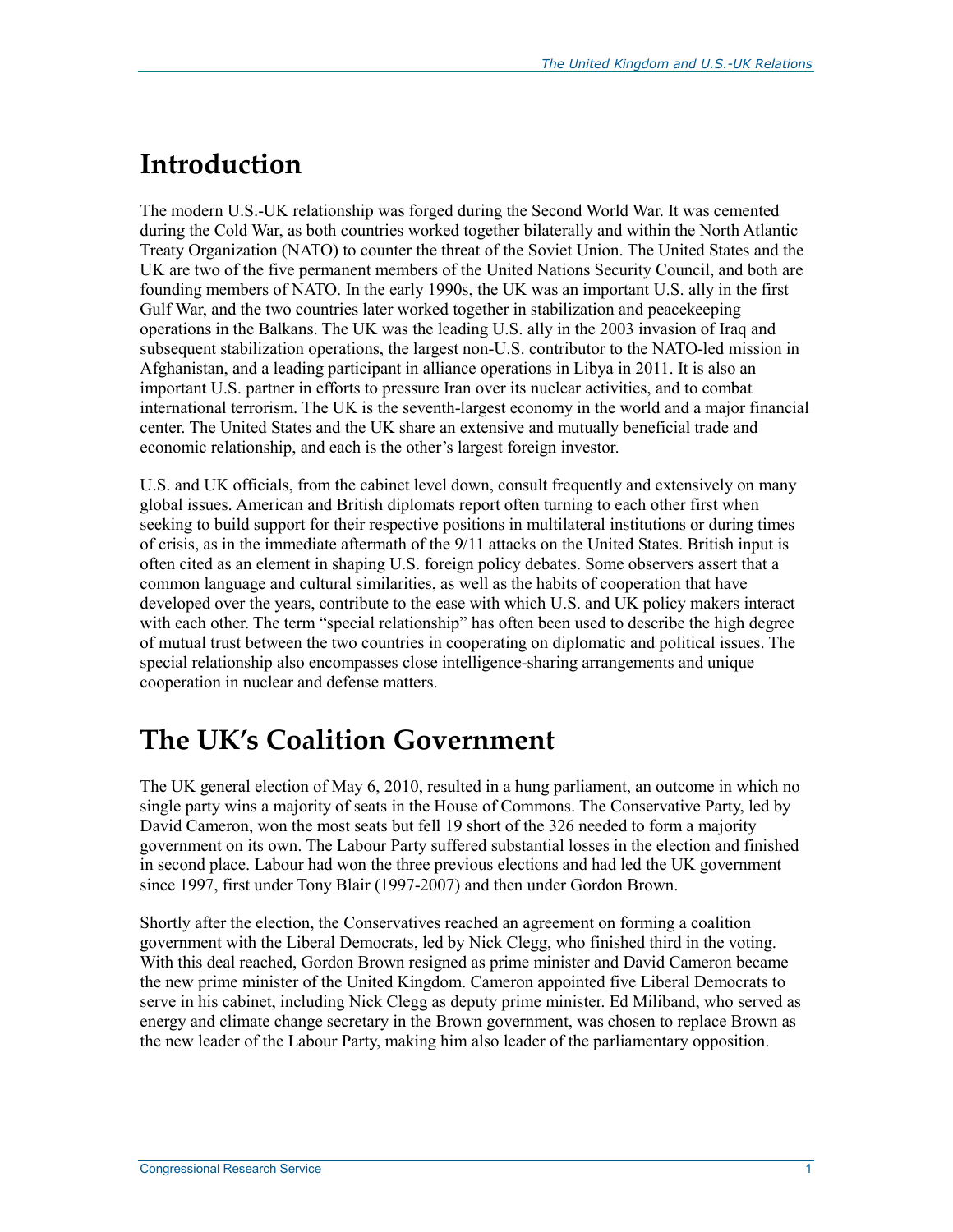| Party                    | # of Seats | Net # of Seats $+/-$ | % of Vote |
|--------------------------|------------|----------------------|-----------|
| Conservatives            | 307        | $+97$                | 36.1%     |
| Labour                   | 258        | -91                  | 29.0%     |
| <b>Liberal Democrats</b> | 57         | -5                   | 23.0%     |
| All Others               | 28         | $\overline{a}$       | 11.9%     |
|                          |            |                      |           |

|  |  |  | Table 1. May 2010 UK General Election Results |  |  |
|--|--|--|-----------------------------------------------|--|--|
|--|--|--|-----------------------------------------------|--|--|

**Source**: "Election 2010," BBC News, http://news.bbc.co.uk/2/shared/election2010/results/.

Before the 13-year run of Labour government from 1997 to 2010, the Conservatives had led the UK government for a stretch of 18 years, first under Margaret Thatcher (1979-1990), followed by John Major (1990-1997). The Conservatives, who are often also called the Tories, are generally considered to be a party of the center-right, although some elements of the party also tend to be more right-wing than centrist. While critics charge that the Conservative Party remains dominated by the interests of the country's social and economic elites, David Cameron, who became the party leader in 2005 and prime minister at the age of 43, has sought to portray the party as more modern and inclusive.

The Liberal Democrats were formed by the 1988 merger of the Liberal Party and the Social Democratic Party. The Liberal Democrats are considered a centrist party, and members often describe themselves as progressive and as social and economic liberals. Since their formation, the Liberal Democrats have been the UK's "third party," struggling to assert their voice alongside Labour and the Conservatives. Nick Clegg, who became the party leader in 2007 and deputy prime minister at the age of 43, campaigned on the themes of fairness and social equality, portraying the Liberal Democrats as the alternative to both of the larger parties.

### **Austerity and the UK Economy**

After a prolonged slump from 2008 to 2012, the UK economy now appears to be growing at a stronger pace. Economic growth for 2013 is estimated to have been 1.8%, and forecasts for 2014 expect growth to be  $2.8\%$ <sup>1</sup>. This improved performance takes place in the context of a nascent recovery in the global economy, especially the United States, as well as stabilized conditions in the Eurozone. Although longer-term forecasts expect the UK's economic growth to average 2% per year between 2015 and 2018, concerns remain about the sustainability of the country's economic recovery.

The economy has been by far the most pressing issue facing the coalition. Between 1993 and 2008, the British economy enjoyed an unprecedented period of sustained economic growth. The country was severely impacted by the global financial crisis, however, and entered a deep recession in 2008. The economy contracted by 5.2% in 2009. After a slow recovery with weak growth of 1.7% in 2010 and 1.1% 2011, the British economy was in recession for much of 2012 and finished the year with 0.3% growth.

During the years of economic expansion, the UK developed a large structural budget deficit as spending outpaced tax revenues and growth. The financial crisis and recession greatly

<sup>1</sup> Economic statistics are from Economist Intelligence Unit, *Country Report: United Kingdom*, April 2014*.*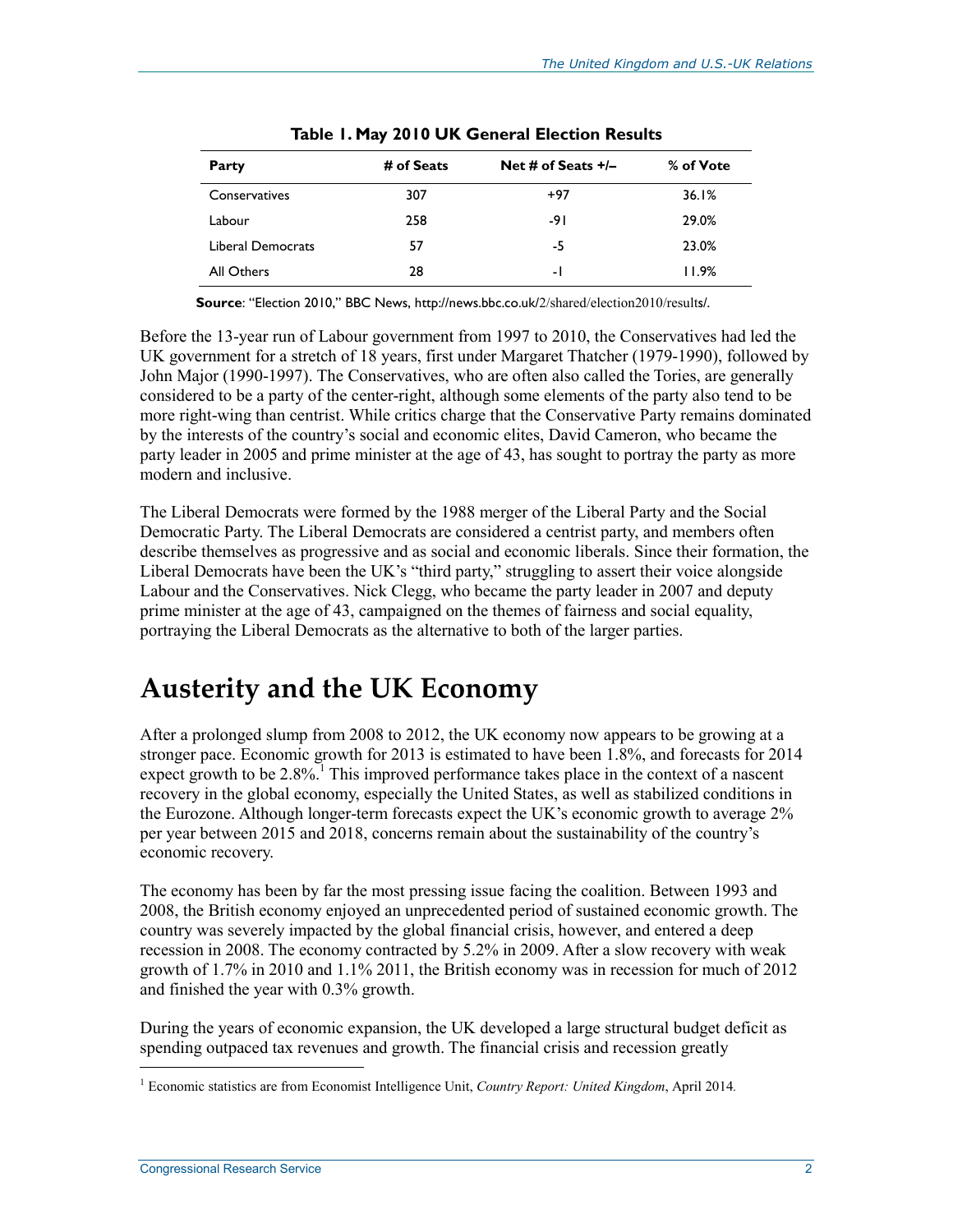exacerbated this situation: the government budget deficit grew from 5% of gross domestic product (GDP) in 2008 to 11.3% in 2009. Public sector debt has increased from approximately 52% of GDP in 2008 to more than 90%.

In response to these trends, the coalition government began a five-year program of budget austerity with the original goal of reducing the deficit to below 1.5% of GDP by 2015. The plan relies on large spending cuts in areas such as governmental department expenditures and a range of social welfare benefits. It also increased the value added tax (VAT), capital gains tax, and national insurance contributions. The country's sluggish economic growth led the government to miss deficit targets, however, and in late 2013 the government announced that the austerity program would be extended to run through 2018. Despite missing its initial targets, the austerity strategy has gradually reduced the budget deficit, to an expected 5.4% of GDP for 2014, and analysts suggest the deficit could decrease to 1.8% of GDP by 2018.

The austerity effort remains the signature initiative of the coalition government. Supporters have praised the government's approach as necessary in order to put the UK back on the path of financial sustainability. Opponents have argued that the government's approach is ideologically driven, unduly targets the poor and disabled, and affects society in ways that are unequal and unfair. Critics have also charged that the austerity measures are too aggressive, hurt the economy's growth prospects, and erode public services. The country's weak economic performance in 2011 and 2012 fueled such charges that austerity was backfiring,

The economy's improved growth therefore comes as a political boost to Prime Minister Cameron. As the 2015 general election draws closer, analysts note that the government has made an exception to the overarching theme of austerity with measures to stimulate the property market, an important component of the UK economy. The housing market has been uplifted by "Help to Buy" mortgage subsidies and a "Funding for Lending Scheme" that encourages mortgage and business lending by allowing banks to borrow from the Bank of England at cheaper than market rates. $2$ 

In addition, the Bank of England has held interest rates at a historically low level after dropping its rate from 5% in late 2008 to 0.5% in 2009. Over the course of the crisis and the UK's subsequent economic struggles, the Bank of England has also employed a £375 billion (approximately \$623 billion) "quantitative easing" program of purchasing financial assets from commercial banks. The program is intended to stimulate the economy by raising asset prices, stabilizing market sentiment, and holding down borrowing costs.

Many analysts credit a large extent of the UK's stronger economic growth to improved external conditions and the government's intervention in the property market. Despite the positive trend in the growth outlook, skeptics question whether the recovery is sustainable, and especially whether strong economic growth can be sustained while substantially reducing the deficit.

Analysts point to a number of ongoing, long-term weaknesses in the UK economy, including high private sector debt, low capital spending, and lagging investment in infrastructure and job skills. In addition to propping up the housing market, government support of the financial sector remains considerable in the wake of the 2008-2009 financial crisis. While bank reforms and

<sup>&</sup>lt;sup>2</sup> See https://www.gov.uk/government/policies/making-it-easier-to-set-up-and-grow-a-business--6/supportingpages/getting-banks-lending.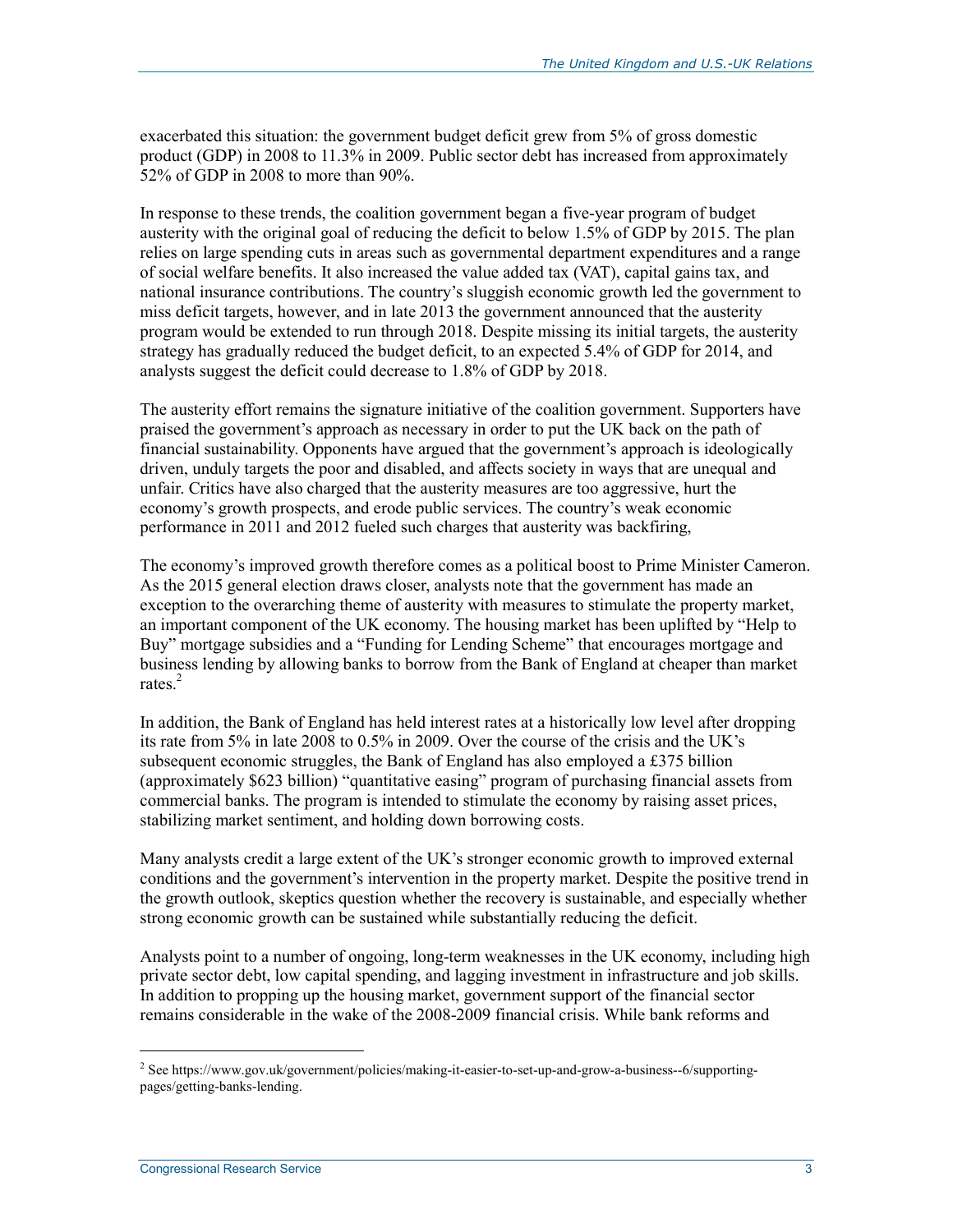reprivatization continue, the state still holds large stakes in banks such as Lloyds and the Royal Bank of Scotland.

Lastly, in the belief that the UK economy has grown overly dependent on government spending and debt-financed consumption, one of the central economic aims of the Cameron government has been to rebalance the economy towards exports, manufacturing, and private sector investment. Analysts assert, however, that this type of restructuring has not come about and does not appear imminent.

## **Domestic Political Dynamics**

Given ideological differences between the Conservatives and the Liberal Democrats, analysts asserted that the two parties were an unlikely pairing for the UK's first coalition government since World War II. Adding up the numbers, however, this was the only combination positioned to deliver a solid parliamentary majority after the 2010 election, a fact that seems to have provided a strong argument for ideological compromise. The two parties reached an initial policy agreement with a swiftness and ease that surprised some observers, with both parties apparently willing to give ground on some issues. Both parties strongly backed the austerity program, and the coalition functioned relatively smoothly in its first year.

Over the past three years, however, the Conservative-Liberal coalition has developed a number of significant strains. The coalition partners have been at odds over proposed changes to the country's voting system, boundary reform (redistricting), reform of the House of Lords, and press regulation in the wake of a media phone-tapping scandal. In addition, the Liberal Democrats, in particular, have suffered from public backlash to austerity. Many members of the party base appear to feel that the party has betrayed its core social principles. The party has felt pressure to assert a more distinct identity within the coalition, and some Liberal Democrats have increasingly argued for an easing of the government's austerity strategy.

On top of the pressures of coalition relations and economic issues, Prime Minister Cameron has also faced considerable pressure from some members of his own party on issues such as immigration and relations with the EU. In addition, the UK Independence Party (UKIP), a party opposed to immigration and to British membership in the EU, has had a notable rise in the polls.

One major poll conducted April 22-23, 2014, shows the opposition Labour Party with 37% support, the Conservative Party with 32%, UKIP with 15%, and the Liberal Democrats with 10%.<sup>3</sup> Many analysts believe that the 2015 election is likely to again result in a hung parliament, with no absolute majority for any party. Such observers suggest that coalition governments are likely to become the new norm in British politics.

Although not necessarily regarded as an accurate indicator of likely general election results, the European Parliament (EP) elections scheduled for May 22, 2014, offer a significant reflection of public sentiment. Polls indicate that UKIP is likely to finish at least second in the voting for the UK's 72 EP seats, and could surpass the Labour Party to finish in first place.<sup>4</sup> UKIP has gained its support largely from disaffected Conservatives, from among the traditional working class, and

<sup>&</sup>lt;sup>3</sup> YouGov/The Sun poll, April 24, 2014, http://yougov.co.uk/news/categories/politics/.

<sup>&</sup>lt;sup>4</sup> See the YouGov European Voting Intention poll, http://yougov.co.uk/news/categories/politics/.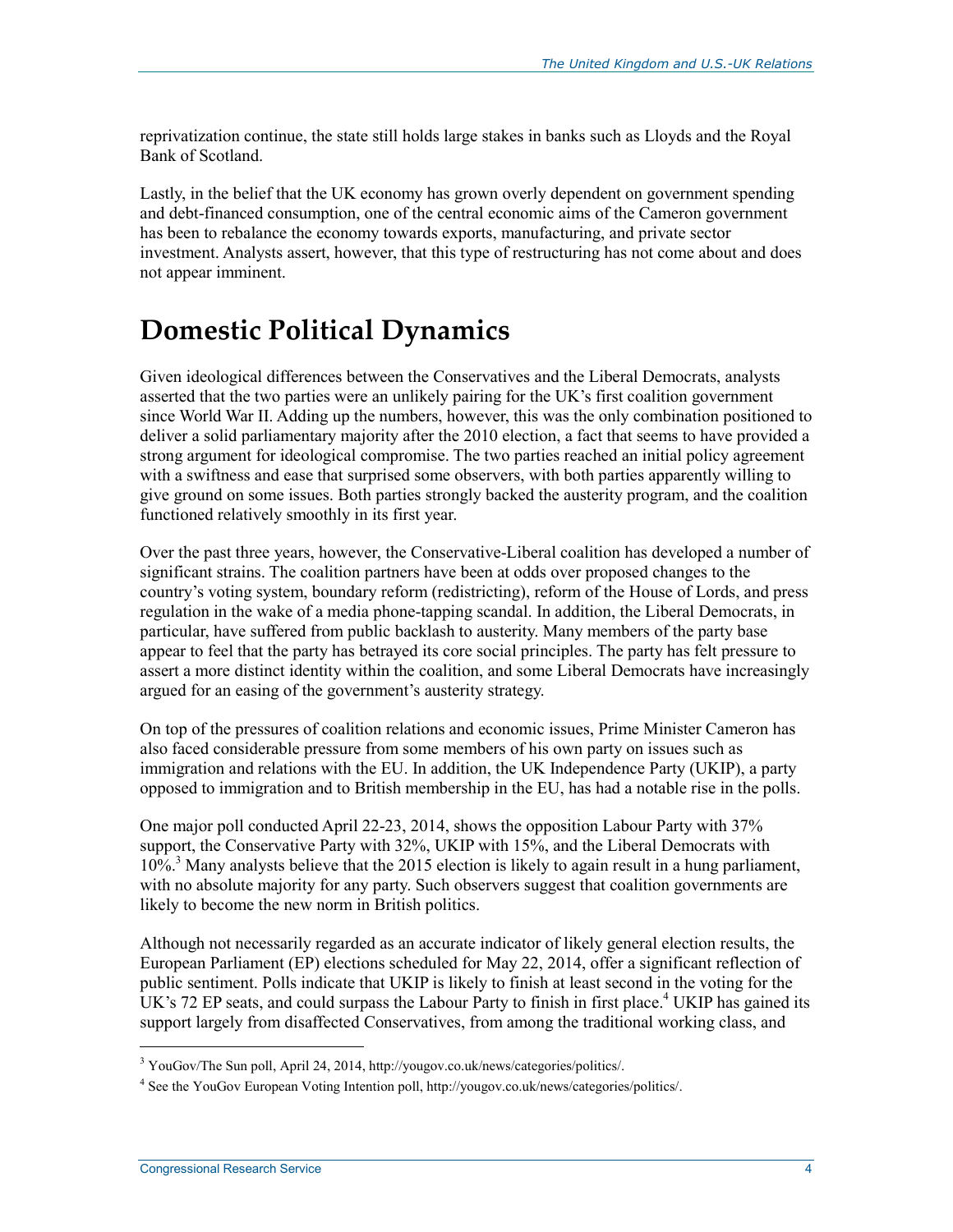from the over-65 demographic. Analysts note, however, that dissatisfaction with the mainstream parties, rather than immigration or the EU, is the leading motivation cited for supporting UKIP. It remains unclear to what extent the party's recent rise will have an enduring and transformative effect on British politics.

### **The UK and the European Union**

Europe has been a central point of disagreement between the coalition partners and a major source of domestic political tension. Both at home and abroad, many aspects of UK policies are set in the context of the country's membership in the European Union. The other 27 member countries of the EU are among the UK's closest political and economic partners, and over half of British trade is conducted with its fellow EU members. Partners such as NATO and the United States play an important role in the UK's diplomatic and security affairs, but many elements of British foreign policy also have an EU dimension.

Nevertheless, historically many British leaders and citizens (perhaps most notably including former Prime Minister Margaret Thatcher) have been skeptical about the EU, and the relationship between London and Brussels has often been marked by ambivalence. Fearing a loss of national sovereignty and influence, the UK stood aside in the 1950s when the six founding countries (Belgium, France, Italy, Luxembourg, Netherlands, and West Germany) launched the first steps of European integration. The UK finally joined the precursor of the modern-day EU in 1973, largely in order to derive the economic benefits of membership but also to have a political voice on the inside as integration took shape.

British observers, however, frequently express frustration that the EU tends to focus far too much on internal treaties and process, rather than taking a pragmatic approach to priorities such as boosting economic competitiveness, promoting a common energy policy, or improving European defense capabilities. Many British euro-skeptics assert that EU bureaucracy and regulations stifle the UK's economic dynamism, and that the UK's contributions to the EU budget are too expensive. They also argue that the EU lacks democratic legitimacy and accountability because many of its decisions are made behind closed doors by non-British and/or unelected officials.

The UK has "opted out" of several major elements of European integration. Most significantly, the UK retains the pound sterling as its national currency and is therefore outside the group of 18 EU member countries that use the euro as their common currency (i.e., the Eurozone). The UK also does not participate in the Schengen Agreement that establishes a passport-free zone among most EU countries.

Many members of the Conservative Party are highly critical of the EU and believe the UK has surrendered too much national sovereignty to Brussels. Many British citizens have long wished for a referendum on the UK's EU membership. Prior to the 2010 UK election, the prevalence of such "euro-skeptics" among the Conservative ranks had many wondering how a Conservative-led government would manage the UK's relations with the EU. In summer 2009, David Cameron pulled the British Conservative Members of the European Parliament out of the main center-right political group to caucus with much smaller "euro-skeptic" parties. The Conservatives also opposed ratification of the Lisbon Treaty, the EU reform treaty that took effect in December 2009. As leader of the opposition, Cameron had suggested that the UK should hold a national referendum on the treaty instead of approving it by parliamentary vote.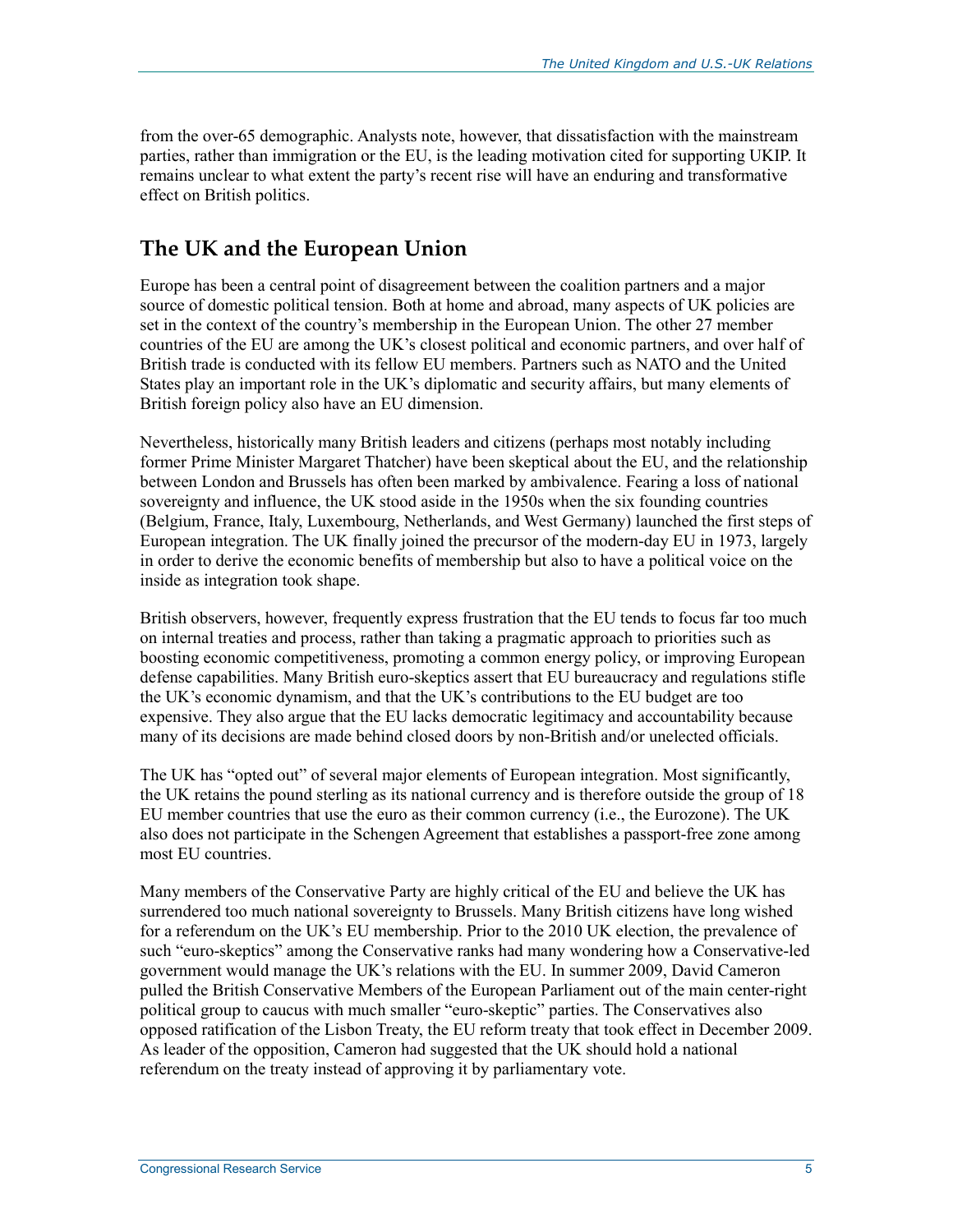The Liberal Democrats, by contrast, are the most pro-EU of the British political parties, advocating closer integration with Europe, and having campaigned in favor of the UK adopting the euro. The policy agreement announced at the formation of the Conservative-Liberal Democrat coalition indicated that the two parties had agreed to a compromise on Europe under which the UK would be a "positive" participant in the EU. The coalition ruled out any moves toward joining the euro during the lifetime of the current Parliament, and pledged to hold a referendum on any future EU proposals that would transfer additional power or sovereignty to Brussels.<sup>5</sup>

The coalition compromise on Europe initially established what some observers described as a "pragmatic" approach, but the Eurozone crisis that began in Greece in 2009 both highlighted preexisting tensions in the UK-EU relationship and created new ones. British leaders have stressed that a stable and successful Eurozone is greatly in the UK's interest, but the Cameron government pointedly declined to participate in numerous elements of the EU's crisis response efforts, including by contributing to the EU sovereign "rescue funds," and has zealously safeguarded the UK's financial sector from attempts to extend EU regulation. The UK declined to participate in a new "fiscal compact" treaty which calls for greater central surveillance over national budgets and the adoption of a balanced budget requirement in national constitutions. The UK was also a leading voice of opposition against proposals to increase the EU budget.

At the same time, the UK has been anxious to maintain a seat at the table and to protect its interests in the functioning of the EU single market (comprised of all 28 EU members). British leaders have supported tighter integration within the Eurozone on fiscal and banking issues as a necessary solution to the crisis, but have been concerned about the prospect of being sidelined by new intergovernmental institutions in which decisions taken among the 18 Eurozone countries affect the interests of all 28 EU members.

The Cameron government has acted on pressures to reclaim some aspects of national sovereignty from Brussels, starting with the area of "justice and home affairs" (EU police and judicial cooperation). The UK has also irritated some of its EU partners by essentially vetoing initiatives to develop a stronger EU Common Security and Defense Policy (CSDP). In 2011, the UK blocked a proposal to consolidate the command structure for EU military missions under a single permanent operational headquarters.

In 2010-2012, debates over the EU's reaction to the crisis kept Europe in focus as a central domestic political issue in the UK, pressuring Prime Minister Cameron to define a proposed course of action with regard to the country's EU future. In 2013, the prime minister outlined his intention to negotiate a "new settlement" with the EU, a prospect likely to include talks about additional "opt outs" that repatriate elements of decisionmaking from Brussels back to London.<sup>6</sup> If reelected in 2015, Prime Minister Cameron intends to put the terms of a renegotiated relationship to the British public in an "in-or-out" referendum by the end of 2017.

<sup>5</sup> Vaughne Miller, *The Government's Policy on Europe*, House of Common Library, February 7, 2011, http://www.parliament.uk/briefing-papers/SN05854.

<sup>&</sup>lt;sup>6</sup> "David Cameron's EU speech in full," *The Daily Telegraph*, January 23, 2013,

http://www.telegraph.co.uk/news/worldnews/europe/eu/9820230/David-Camerons-EU-speech-in-full.html.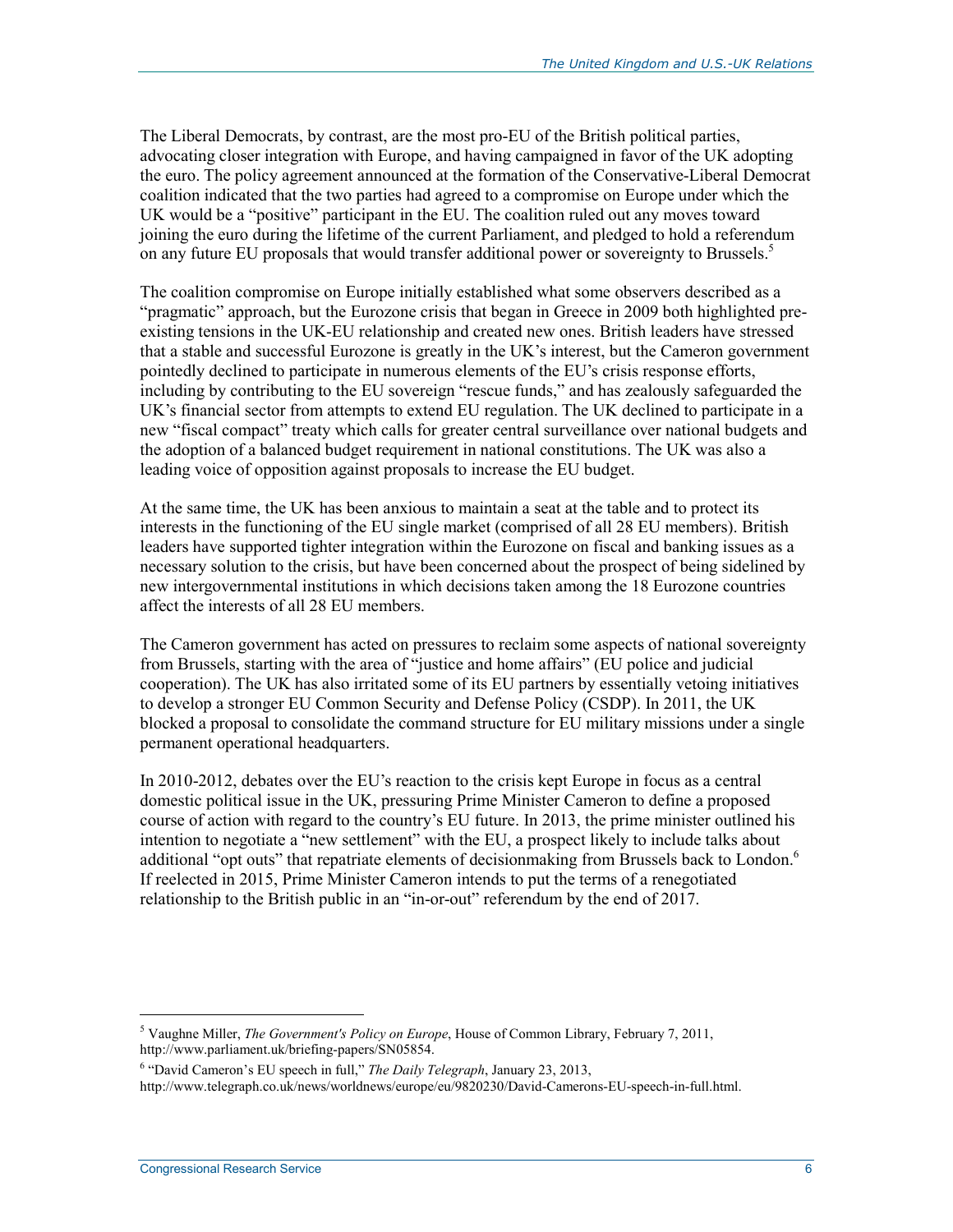In anticipation of these events, the Cameron government has been conducting a comprehensive review of the UK's relationship with the EU. The reports published thus far have concluded that membership in the EU is, on balance, beneficial to the UK.<sup>7</sup> In 2013, the government published the chapter of its review of relations with the EU covering the effects of membership in the "single market," finding that membership made the UK an attractive destination for foreign investment and that access to the European market gave British firms more opportunity to grow. Additionally, numerous observers have pointed out that a British departure from the EU would mean the UK losing out on the benefits of the prospective Transatlantic Trade and Investment Partnership (TTIP) under negotiation between the EU and the United States.

According to British euro-skeptics, the Eurozone crisis illustrates that the continent can only drag the UK down. Such observers argue that the UK would be better off freed from the EU's rules and regulations, and consequently better able to focus on forging expanded ties to growing and dynamic emerging economies elsewhere. In contrast, advocates of remaining in the EU maintain that membership is essential for the UK's economic fortunes and influence. In addition to the fact that half of the UK's exports go to the EU "single market," the president of the Confederation of British Industry has asserted, for example, that membership in the EU serves as a "launchpad" for the UK's global trade. $8$ 

Should a British referendum on EU membership occur, its outcome is difficult to predict. Polls have been shifting toward support for remaining in the EU: one recent survey indicated 40% would vote to stay in the EU and 38% to leave, with 17% undecided.<sup>9</sup> The Conservatives have already begun campaigning that their reelection is the only way to ensure a referendum. Prime Minister Cameron has sought to portray his approach of working to bring about a reformed and more flexible EU as the rational middle ground between what he considers the radical anti-EU approach of UKIP, on the one hand, and the radical pro-EU approach of the Liberal Democrats, on the other. The Labour Party, should it win the 2015 election, appears unlikely to support holding a referendum on EU membership unless there is a new proposal in the EU to transfer significant additional powers from national capitals to Brussels, although Labour leaders would likely continue to face strong political and public pressure to hold the vote.

Another key consideration is that even if the Conservatives are reelected, many observers have doubts about the willingness of EU countries to agree to significant new concessions for the UK. Analysts observe that Cameron's potential leverage to negotiate a "new" relationship is to a large extent predicated on the assumption that the EU treaties will be amended during the next several years in order to formally incorporate changes to institutional architecture arising from the Eurozone crisis. Major changes to the EU treaties require the assent of all member states, effectively giving the UK veto leverage. It is unclear whether this process will occur, however. There is widespread reluctance in the EU to open up an institutional treaty process again, and some officials and experts maintain that the necessary changes can be made in ways that do not require national approval from each member state.

<sup>7</sup> Benjamin Fox, "New UK reports back EU powers, enrage eurosceptics," *euobserver.com*, February 13, 2014, http://euobserver.com/news/123132.

<sup>8</sup> "CBI chief warns UK against EU exit vote," *The Daily Telegraph*, November 19, 2012.

<sup>9</sup> YouGov, *Europe (Referendum) poll*, April 21-22, 2014, http://yougov.co.uk/news/categories/politics/.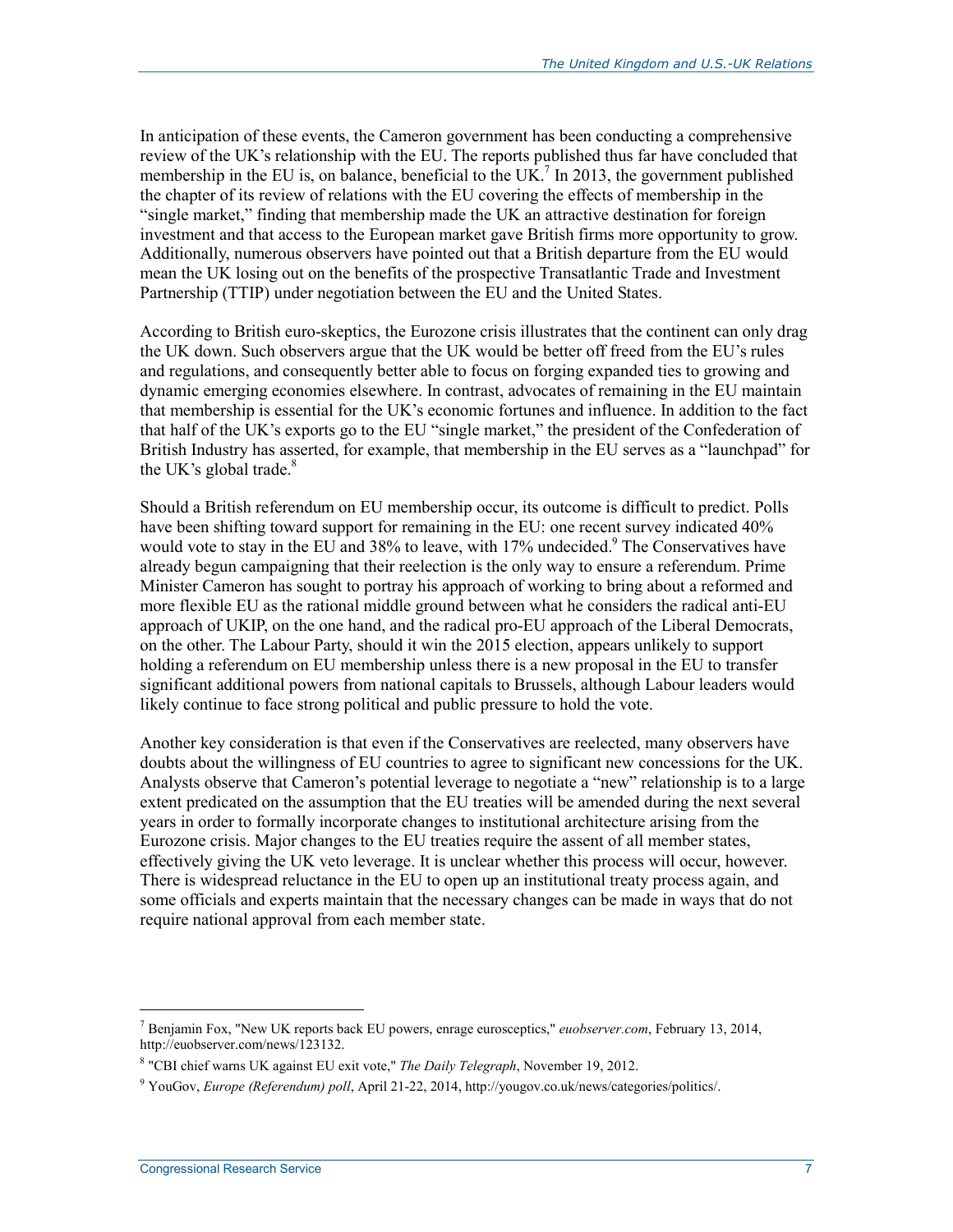### **Will Scotland Remain Part of the UK?**

The question of Scottish independence has risen to the forefront of British politics. The crowns of England and Scotland were joined in 1603 and their parliaments were merged in 1707. In 1998, the British Parliament passed an act allowing the creation of a regional Scottish Parliament and Executive with devolved powers over local issues. The Scottish National Party (SNP), which has long advocated separation from the UK, won a majority in the Scottish Parliament in 2011 and increased its push for a referendum that could grant Scotland more devolved powers or even outright independence. Scotland's population is 5.3 million, approximately 8.3% of the UK total.

In October 2012, Prime Minister Cameron and Scottish First Minister Alex Salmond, who leads the SNP and is the chief advocate of independence, agreed on the terms for a single-question, inor-out Scottish referendum on independence from the UK. The date of the vote has been set for September 18, 2014. Polls indicate that a majority of Scots are likely to vote to remain part of the UK, but the margin has been narrowing. According to numerous polls conducted in April 2014, the lead for the status quo "no" vote on independence has fallen into the single digits.<sup>10</sup>

Advocates of independence assert that it would allow Scotland to fully implement its preferences in areas such as taxation and spending, social policy, and climate change, preferences that they argue are considerably more left-leaning and social democratic than the prevailing ideology in England.<sup>11</sup> Supporters point out that with a per capita GDP similar to the UK average, and well above the UK average with oil and gas revenue included, an independent Scotland would be a wealthy country with a dynamic and sustainable economy. They further argue that Scotland possesses some of Europe's largest oil reserves and large renewable energy potential in the form of wind and wave power, and that the country also occupies a strategic geographic position in terms of shipping, transportation, fisheries, and energy.<sup>12</sup>

According to statements by First Minister Salmond, if voters choose independence his government would renegotiate Scotland's terms of EU membership over the ensuing 18 months, allowing Scotland to enter the EU around the same time it gains formal independence, in March 2016. A Scottish parliamentary general election is planned for May 2016. Additionally, under Salmond's plan, an independent Scotland would convene a constitutional convention to develop a written constitution. Salmond's preferred monetary plan is to continue using the pound sterling in a currency union with the rest of the UK, with monetary policy remaining under the Bank of England. In Salmond's view, an independent Scotland would also take a relaxed attitude toward citizenship, allowing Scots who choose to retain dual citizenship with the UK to do so.<sup>13</sup>

Salmond has proposed an initial defense budget similar to the European per capita average, in Scotland's case approximately  $£2.5$  billion (approximately \$4.15 billion), and negotiating the immediate removal of the UK's nuclear weapons from Scottish territory would be a top priority.

<sup>10</sup> http://ukpollingreport.co.uk/scottish-independence-referendum.

 $<sup>11</sup>$  For example, following the 2010 general election, the 59 House of Commons seats representing Scottish</sup> constituencies are held by 41 Labour MPs, 11 Liberal Democrats, 6 SNP, and only one Conservative. The Scottish Parliament has 65 SNP members, 38 Labour, and 15 Conservatives.

<sup>&</sup>lt;sup>12</sup> For the SNP's full argument in favor of independence, see *Scotland's Future*, November 26, 2013, http://www.scotland.gov.uk/Publications/2013/11/9348/0.

<sup>13</sup> Alex Salmond, *Scotland as a Good Global Citizen*, speech at The Brookings Institution, Washington, DC, April 9, 2013, http://www.brookings.edu/events/2013/04/09-scotland-salmond.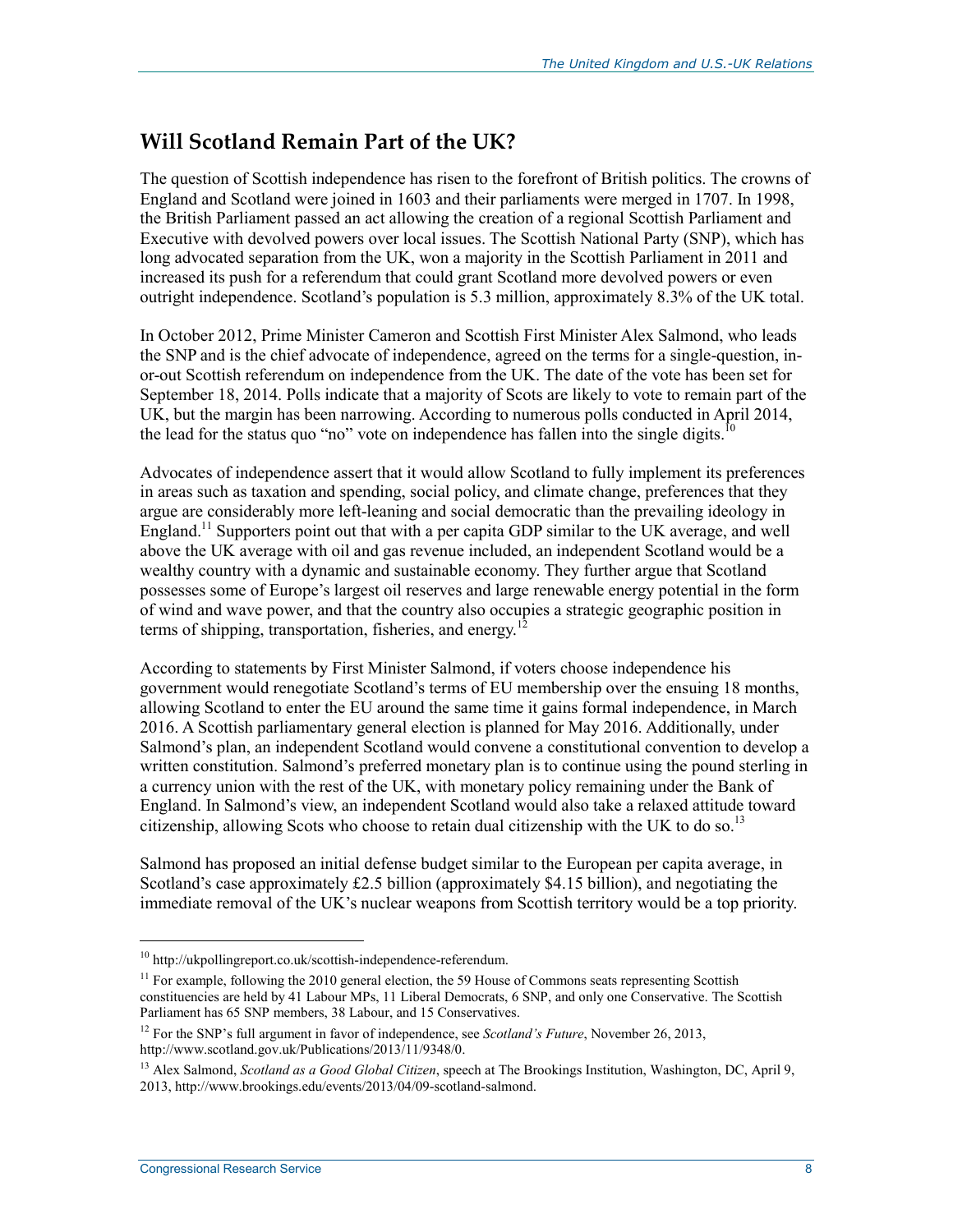Salmond would also prefer that an independent Scotland remain a member of NATO, although he would seek to include safeguards on the use of Scottish troops in the new national constitution.

Proponents of maintaining the union, including all three major UK political parties, have campaigned vigorously against Scottish independence and levelled criticism at the SNP's plans from numerous angles. Many advocates and observers have argued that the SNP's economic vision is unrealistic. In February 2014, Chancellor George Osborne and officials at the British treasury essentially ruled out any possible agreement on a currency union with an independent Scotland, a sentiment that was backed by all three of the major parties.<sup>14</sup> According to British officials, the Eurozone crisis demonstrates that fiscal rules are not enough to ensure stability in a currency union of sovereign states with differing preferences and priorities. Salmond has subsequently indicated that his currency "Plan B" would be to unilaterally keep the pound, although he has thus far resisted pressure to describe in greater detail plans for an alternative to formal currency union.

Critics have pointed out that such a "Plan B" would mean an independent Scotland having no control over monetary policy, no central bank, and no lender of last resort. This prospect has led banking, financial services, and other business leaders to warn of a potential corporate exodus from an independent Scotland, putting thousands of jobs at risk. The financial services sector accounts for 12.5% of the Scottish economy, holds assets equal to 12 times Scotland's GDP, and employs nearly 150,000 people.<sup>15</sup> Supporters of the union campaign have also pointed out that citizens of an independent Scotland face losing their UK state pension due to the need to separate the national insurance systems.

EU officials including European Commission President José Manuel Barroso have cast doubts on Salmond's timetable for EU accession, indicating that legal opinion in the EU on a "fast track" for Scotland is mixed, and that the procedure, including the need for unanimous approval by all 28 member states, could be "difficult, if not impossible."16 NATO officials have indicated that an independent Scotland would be treated as a new applicant, likewise requiring the approval of all 28 current member states to join the alliance. Some observers have questioned whether the SNP's strong stance against the UK's Trident deterrent would put an independent Scotland at odds with NATO's strategic concept under which member states accept the alliance's nuclear doctrine and allow nuclear vessels into their waters. The SNP has previously indicated that it would ask NATO to accept the country's nonnuclear status as a condition of joining the alliance.<sup>17</sup> In addition, UK officials have characterized the SNP's defense plans as unrealistic and insufficient, arguing that an independent Scotland would be unable to generate and pay for the armed forces and capabilities outlined in the plans.<sup>18</sup> Observers have also expressed doubts about Scotland's ability

 $\overline{\phantom{a}}$ 

<sup>14</sup> Andrew Black and Aiden James, "Scottish independence: "Yes" vote means leaving pound, says Osborne," *BBC News*, February 13, 2014, http://www.bbc.com/news/uk-scotland-scotland-politics-26166794.

<sup>15</sup> Belinda Goldsmith, "Scotland's finance sector at risk in breakaway vote – Darling," *Reuters*, February 10, 2014, http://uk.reuters.com/article/2014/02/10/uk-scotland-independence-darling-idUKBREA191T720140210.

<sup>16</sup> Benjamin Fox, "Joining EU 'difficult if not impossible' for Scotland, Barroso warns," *euobserver.com*, February 17, 2014, http://euobserver.com/news/123159.

<sup>17</sup> Severin Carrell, "Nato rejects Alex Salmond claim over Scottish membership," *The Guardian*, April 10, 2013, http://www.theguardian.com/politics/2013/apr/10/nato-alex-salmond-scottish-membership.

<sup>18</sup> Simon Johnson, "Philip Hammond: SNP defence plans compromise UK's safety," *The Daily Telegraph*, March 14, 2013, http://www.telegraph.co.uk/news/uknews/scotland/9634239/Philip-Hammond-SNP-defence-plans-compromise-UKs-safety.html.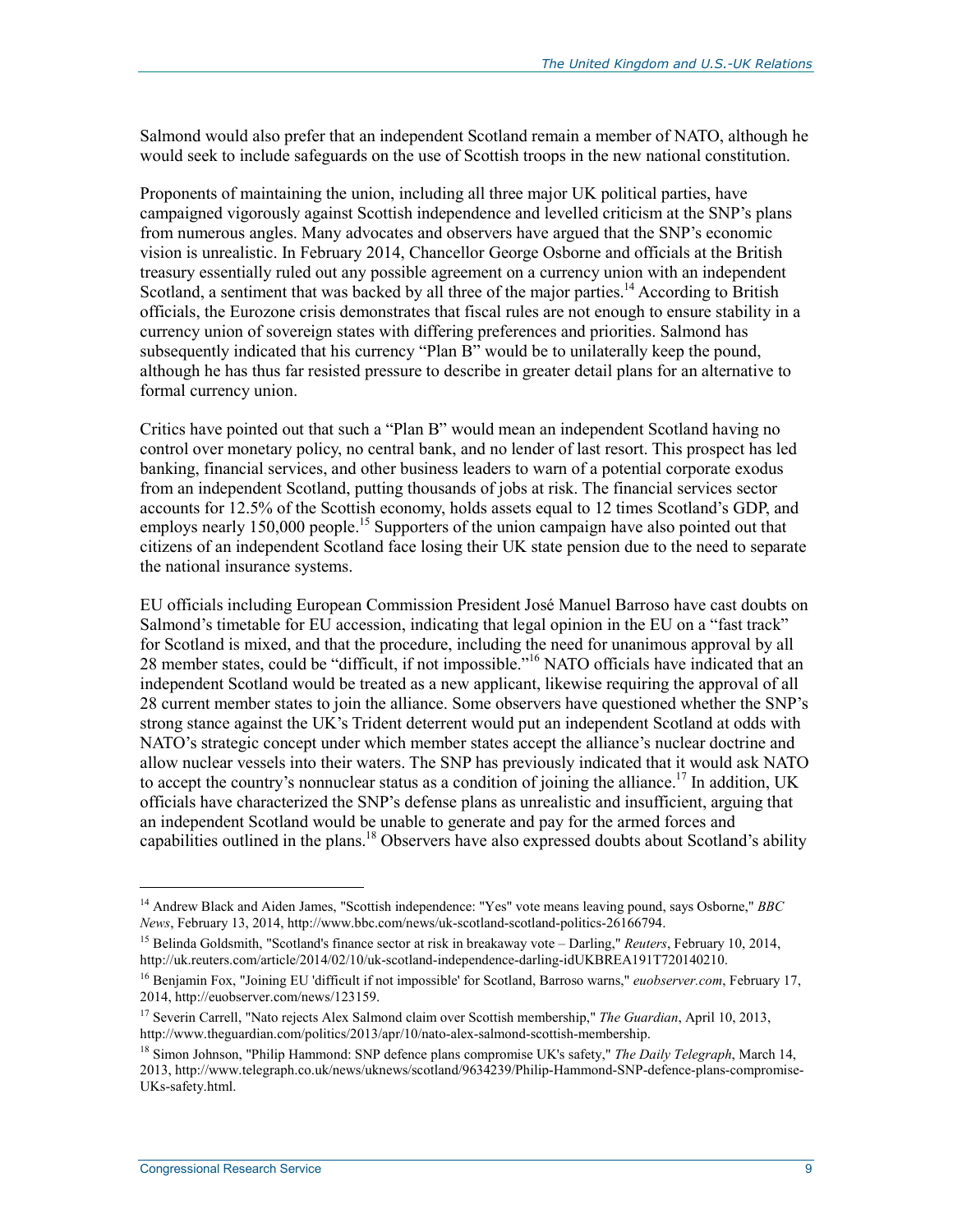to create new security and intelligence agencies and warned that an independent Scotland would leave the whole of Britain more vulnerable to security threats.<sup>19</sup>

## **U.S.-UK Relations**

### **Political Relations**

The UK's "special relationship" with the United States has been a cornerstone of British foreign policy, to varying degrees and with some ups and downs, since the 1940s. The UK is often perceived to be the leading allied voice in shaping U.S. foreign policy debates, and observers assert that the UK's status as a close ally of the United States has often served to enhance its global influence. British support, in turn, has often helped add international credibility and weight to U.S. policies and initiatives, and the close U.S.-UK partnership has benefitted the pursuit of common interests in bodies such as the UN, NATO, and other multilateral institutions.

The U.S.-UK political relationship encompasses an extensive network of individuals from across the public and private sectors. Relationships between the individual national leaders, however, are often analyzed by some observers as emblematic of countries' broader political relations.

Former Prime Minister Tony Blair established a close personal relationship with both President Bill Clinton and President George W. Bush. The degree to which the UK subsequently influenced U.S. policy choices in the war on terrorism, Iraq, and other issues has been a topic of much debate on both sides of the Atlantic. Some observers contend that Blair played a crucial role in convincing the Bush Administration to initially work through the United Nations with regard to Iraq; that the priority Blair placed on resolving the Israeli-Palestinian conflict helped keep that issue on the Bush Administration's radar screen; and that the UK was instrumental in pressing for a meaningful international peacekeeping presence in Afghanistan, which resulted in the creation of the NATO-led International Security Assistance Force (ISAF).

Critics, however, charge that Blair and the UK got little in return for their support of controversial U.S. policies, pointing out that Blair was unable to prevent the United States from abandoning efforts to reach a comprehensive international consensus regarding Iraq; that little progress was made on the Israeli-Palestinian conflict; and that the U.S. response to Blair's initiatives on issues such as African development and climate change was tepid at best. Impressions of U.S. preponderance formed in 2002-2003 have caused many to characterize the UK as the "junior" partner in the relationship, and to note that the relationship has often appeared to be more "special" to the UK than it is to the United States.

Blair paid a high political price with the British public and within his own Labour Party for his close alliance with President Bush. The Blair-Bush years also launched debate in the UK about whether future British prime ministers might think twice about boldly supporting controversial

 $\overline{\phantom{a}}$ 

<sup>&</sup>lt;sup>19</sup> Ben Riley-Smith, "Scotland 'more vulnerable' after independence under Alex Salmond's security plans," The Daily *Telegraph*, March 13, 2014, http://www.telegraph.co.uk/news/uknews/scottish-independence/10694022/Scotlandmore-vulnerable-after-independence-under-Alex-Salmonds-security-plans.html and Lord George Robertson, *An Independent Scotland? The International Implications of the Referendum*, speech at The Brookings Institution, Washington, DC, April 7, 2014, http://www.brookings.edu/events/2014/04/07-scottish-referendum-internationalimplications.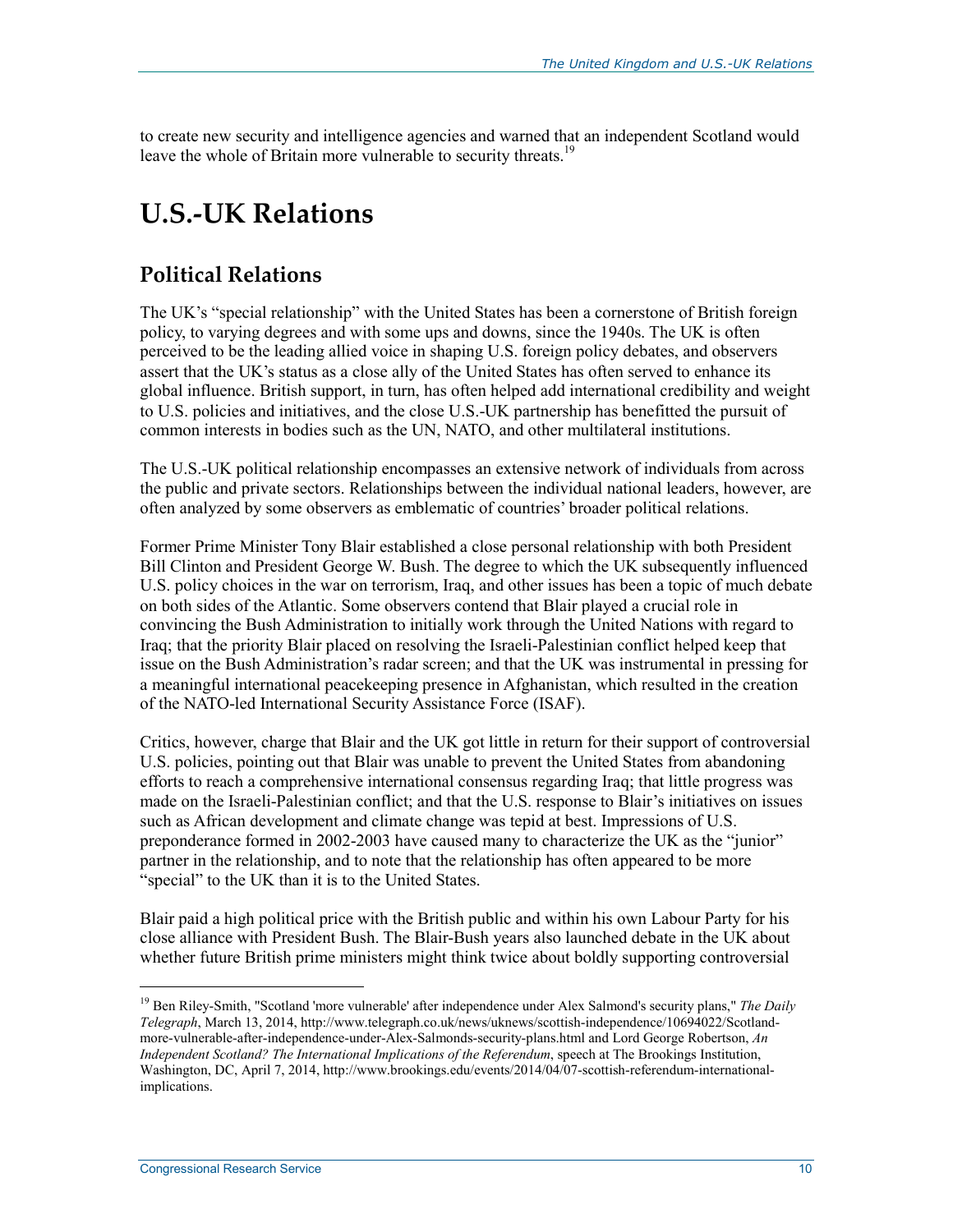U.S. policies or whether they might make more explicit demands of the United States as the price for support. Some British observers became anxious to assert that British national interests come first in deciding British policy, that these interests are not always identical to U.S. national interests, and that the UK should not be overly deferential to the United States in foreign policy issues.

Upon taking over as prime minister in 2007, Gordon Brown attempted to maintain the "special relationship" and made no major substantive changes in relations with the United States: he maintained the UK's commitment to a strong counterterrorism policy and to the mission in Afghanistan, even if he proceeded with the planned withdrawal of British forces in Iraq, which raised some questions and concerns among U.S. policy makers.

Prime Minister Brown pursued close relations with President Obama, but sensing that some aspects of Brown's initial reception by the U.S. President seemed ambivalent, critics speculated about how much enthusiasm Obama felt about the bilateral relationship. Subsequently, some observers continued to comment on what they perceived as President Obama's lukewarm attitude toward the British. Some observers have argued that Obama is the first post-war U.S. President with no sentimental attachments to Europe: as U.S. foreign policy priorities focus increasingly on the Middle East and Asia, some maintain that Europe, including the UK, faces a growing struggle to remain relevant in U.S. eyes. In 2009 and 2010, media reports that Brown had been "rebuffed" in numerous attempts to meet with Obama over the course of the year heightened anxiety in the UK about the future of the "special relationship" and how it was viewed by the Obama Administration. At the same time, some observers asserted that certain sources—in particular the British media—tend to read too much into the appearance of personal relations between the individual leaders, noting that the functional aspects of the U.S.-UK political relationship run much broader and deeper.

Some of the anxieties about the relationship were dissipated during President Obama's state visit to the UK in May 2011, during which he repeatedly reaffirmed its importance.<sup>20</sup> Prime Minister Cameron came to the United States in March 2012 in a visit designed to reaffirm U.S.-UK ties and the personal relationship between Cameron and Obama. The two leaders discussed cooperation on a broad range of international issues and President Obama hosted the prime minister at a state dinner. Prime Minister Cameron returned to the United States and visited with President Obama at the White House again in May  $2013$ <sup>21</sup> The two leaders have cooperated closely and sought to align their countries' positions in forums such as the United Nations, NATO, the G-8, and the G-20, and on issues such as Syria, Iran, the Middle East Peace Process, Afghanistan, Ukraine, and the Transatlantic Trade and Investment Partnership (TTIP).

#### **Defense Relations**

1

U.S. defense planners view the UK as one of the most capable European allies—if not *the* most capable, alongside France—in terms of well-trained combat forces and the ability to deploy them. Observers also note that the United States and the UK tend to have similar outlooks on issues

<sup>20</sup> Gordon Rayner, "Barack Obama in London: president pays tribute to 'enduring bond'," *The Daily Telegraph*, May 24, 2011.

<sup>21</sup> The White House, Office of the Press Secretary, *Remarks by President Obama and Prime Minister Cameron of the United Kingdom at a Joint Press Conference*, May 13, 2013, http://www.whitehouse.gov/the-pressoffice/2013/05/13/remarks-president-obama-and-prime-minister-cameron-united-kingdom-joint-.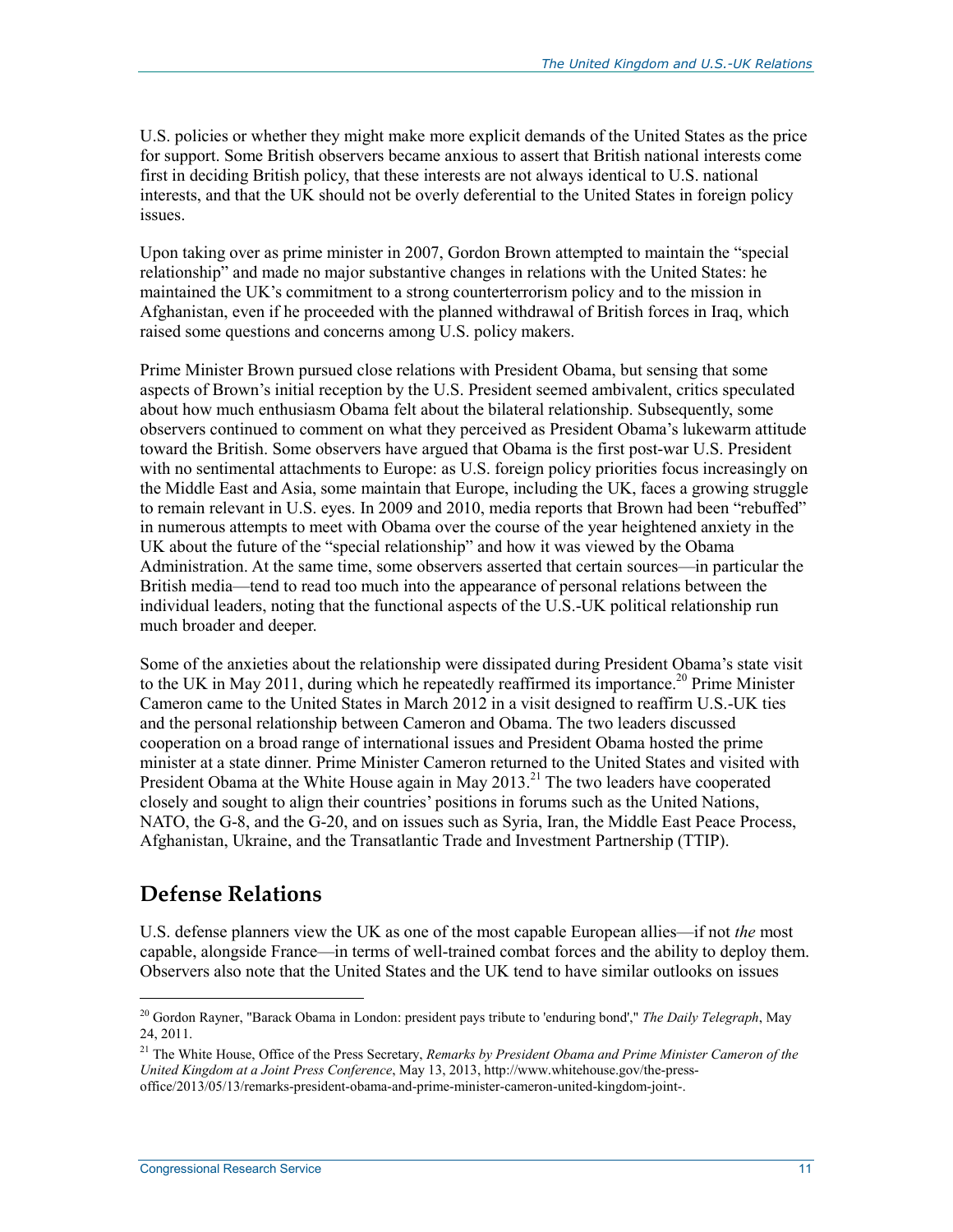such as the use of force, the development of military capabilities, and the role of NATO. Beyond the political bonds of similar interests and values, some experts suggest that the United States has been more inclined to listen to the UK than to other European allies because of the UK's more significant military capabilities and willingness to use them against common threats.

During the Cold War, the UK served as a vital base for U.S. forces and continues to host about 9,000 U.S. military personnel as well as airbases, equipment, radar sites, and intelligencegathering installations. U.S. and British forces have also established extensive liaison, training, and exchange arrangements with one another, with British officers routinely seconded to, for example, the Pentagon, U.S. Central Command Headquarters in Tampa, FL, and U.S. Naval Headquarters in Norfolk, VA. British sources reportedly often have access and input into U.S. defense planning and efforts such as Quadrennial Defense Reviews.

A 1958 U.S.-UK Mutual Defense Agreement established unique cooperation with regard to nuclear weapons, allowing for the exchange of scientific information and nuclear material. The United States has leased to the UK the missile delivery systems for some of its nuclear warheads since 1963. The UK's nuclear deterrent consists of several Vanguard class submarines, each armed with up to 16 Trident missiles.

The United Kingdom and the United States are also key partners in terms of defense industry cooperation and defense sales. The two countries are engaged in more than 20 joint equipment programs, including the F-35 Joint Strike Fighter (JSF). Most major U.S. defense companies have a UK presence and, led by BAE Systems, numerous British companies operate in the United States. British defense companies' U.S. operations tend to be part of a larger supply chain, with sales consisting mostly of components and niche equipment, rather than entire platforms. U.S. foreign military sales (government-to-government) agreements with the UK were \$652 million in  $FY2012.<sup>22</sup>$  Shipment of U.S. direct commercial sales (contractor-to-government) to the UK totaled nearly  $$406$  million in FY2012.<sup>23</sup>

In 2007, in an effort to address long-standing British concerns about U.S. technology-sharing restrictions and export controls, the countries signed a Treaty Concerning Defense Trade Cooperation. The U.S. Senate passed a resolution of advice and consent to ratification of the treaty in September 2010.<sup>24</sup> The treaty eliminates individual licensing requirements for certain defense articles and services controlled under the U.S. International Traffic in Arms Regulations (ITAR). The agreement is reciprocal and is intended to cover defense equipment for which the U.S. and UK governments are the end-users. It also calls for the creation of "approved communities" of companies and individuals in each country with security clearances to deal with technological transfers. $25$ 

<sup>22</sup> Defense Security Cooperation Agency, *Fiscal Year Series*, http://www.dsca.mil/sites/default/files/fiscal\_year\_series\_-\_30\_sep\_2012.pdf.

<sup>23</sup> U.S. Department of State, *Section 655 Annual Military Assistance Reports,*  https://www.pmddtc.state.gov/reports/documents/rpt655\_FY12-report.pdf.

 $24$  The treaty is numbered 110-7.

<sup>&</sup>lt;sup>25</sup> The full text of the treaty can be accessed at http://www.state.gov/t/pm/rls/othr/misc/92770.htm. Also see Claire Taylor, *UK-US Defence Trade Co-operation Treaty*, House of Commons Library, International Affairs and Defence Section, February 17, 2009, http://www.parliament.uk/briefing-papers/SN04381.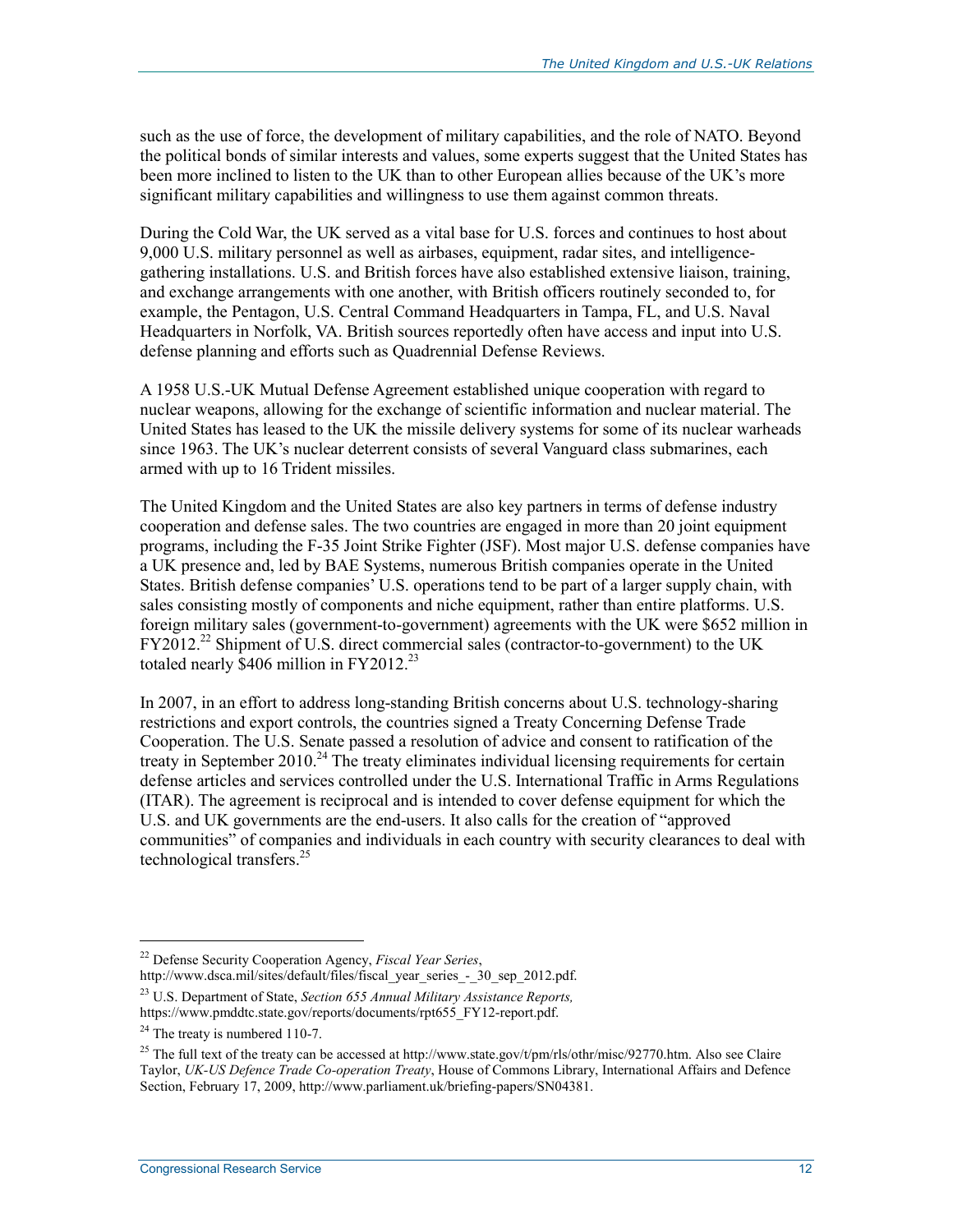#### **Austerity and the Defense Budget**

In 2013, the UK had the world's fifth-largest military expenditure (behind the United States, China, Russia, and Saudi Arabia), spending approximately £38.6 billion (about \$64 billion). The UK is also one of the few NATO countries that exceeds the alliance's tacit defense spending benchmark of 2% of GDP (the UK's defense spending was 2.4% of GDP in 2013).<sup>26</sup>

In 2010, the UK government released a Strategic Defense and Security Review (SDSR), the country's first such review since 1998, that set out the future structure of British military forces.<sup>27</sup> The SDSR outlined a vision for a restructured British military by the year 2020 that is smaller but highly flexible, maintains a high degree of readiness, and offers the full range of needed capabilities. Fiscal pressures have had a substantial impact on the British military, however: the SDSR called for an 8% decrease in the UK's defense spending over the period 2011 to 2015.<sup>28</sup> The SDSR instructed the Ministry of Defence to cut 25,000 civilian jobs over the period, to close or sell off some of its facilities, and to renegotiate some contracts with private industry.

Cuts have also affected each branch of the British military: $^{29}$ 

- The British Army is being reduced by 7,000 personnel, down to 95,500 personnel by 2015. The army's tank force will be reduced by 40% and heavy artillery by 35%. By 2020, the army is expected to shrink to 82,000 regulars.
- Royal Navy personnel are being reduced by 5,000, to a total of 30,000 by 2015. The navy decommissioned the aircraft carrier *Ark Royal* four years ahead of schedule and phased out its Harrier jump jets. Two new aircraft carriers are expected to be completed by the end of 2019, but it remains unclear whether both will enter into service.<sup>30</sup> Due to the costs of operation, one of the new carriers might be placed on "extended readiness." The navy has acquired six new Type 45 destroyers, but the surface fleet of destroyers and frigates has dropped from 23 ships to 19. The navy is expected to finish acquiring a new fleet of Astute-class attack submarines.
- The Royal Air Force is losing 5,000 personnel, decreasing to 35,000 by 2015. In addition to recently-acquired EuroFighter Typhoons and plans to procure F-35s, the RAF intends to acquire 12 new Chinook helicopters. Plans to replace Nimrod surveillance aircraft have been cancelled.

<sup>&</sup>lt;sup>26</sup> NATO Public Diplomacy Division, *Financial and Economic Data Relating to NATO Defence*, February 24, 2014, http://www.nato.int/nato\_static/assets/pdf/pdf\_topics/20140224\_140224-PR2014-028-Defence-exp.pdf.

<sup>27</sup> HM Government, *Securing Britain in an Age of Uncertainty: The Strategic Defence and Security Review*, October 2010,

http://www.direct.gov.uk/prod\_consum\_dg/groups/dg\_digitalassets/@dg/@en/documents/digitalasset/dg\_191634.pdf? CID=PDF&PLA=furl&CRE=sdsr.

 $28$  The  $8\%$  decrease is in real terms (inflation-adjusted).

<sup>29 &</sup>quot;Defence review: Cameron unveils armed forces cuts," *BBC News*, October 19, 2010, http://www.bbc.co.uk/news/uk-politics-11570593. See also Caroline Wyatt, "Has Britain's defence budget been cut too much?" *BBC News*, February 24, 2014, http://www.bbc.com/news/uk-26271018.

<sup>30</sup> Alan Tovey, "Britain's largest warship HMS Queen Elizabeth nears completion," *The Daily Telegraph*, March 26, 2014, http://www.telegraph.co.uk/finance/newsbysector/industry/defence/10723164/Britains-largest-warship-nearscompletion.html.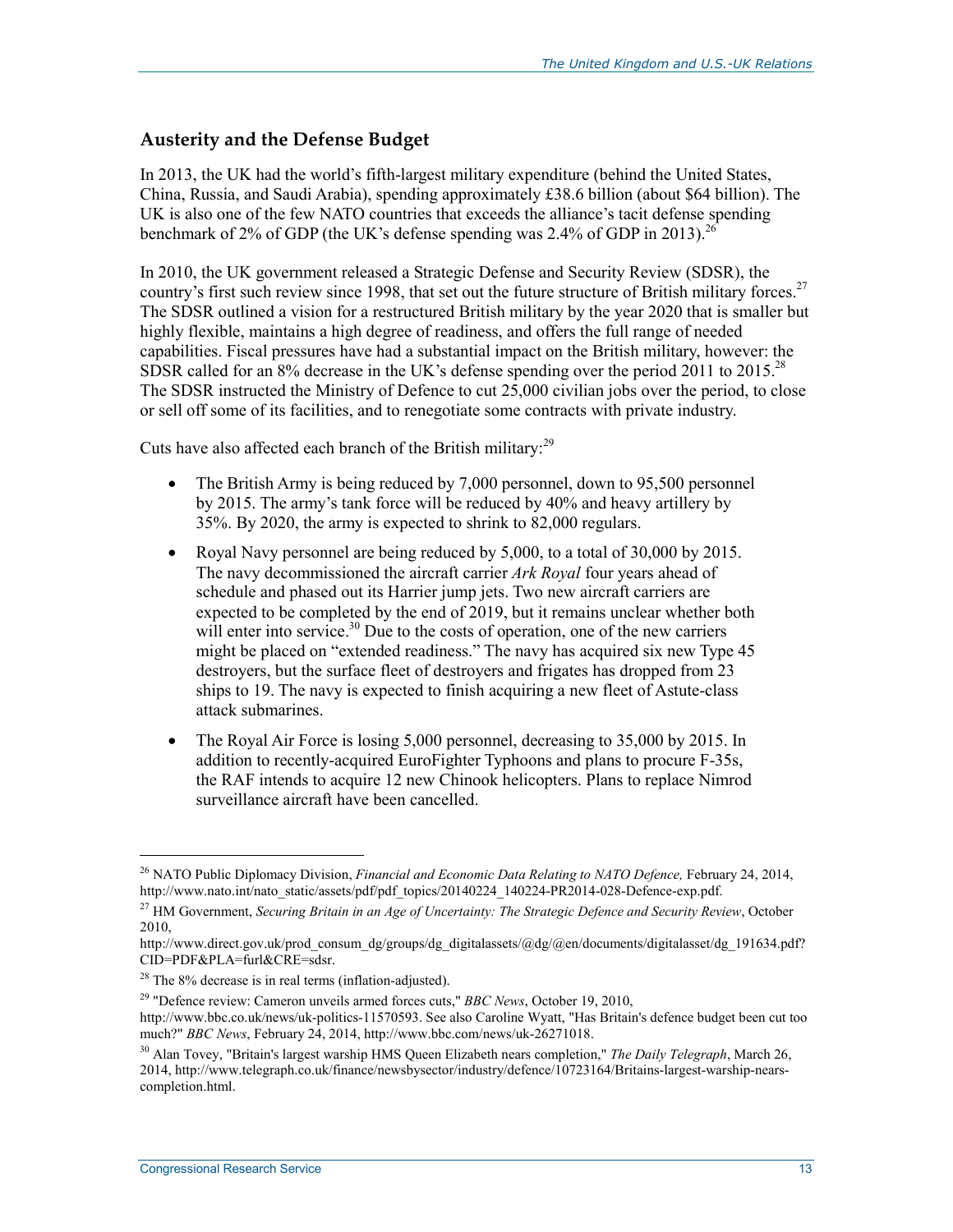The government intends to maintain the UK's submarine-based Trident nuclear deterrent, but to reduce the total UK warhead stockpile from 160 to under 120, and to decrease the number of warheads on each submarine from 48 to 40. After being repeatedly delayed, a decision on replacing Trident submarines is to be taken in 2016, after the next election.

The cuts to the defense budget are not expected to affect ongoing British military operations, which are funded separately by a treasury reserve. Nevertheless, current and former U.S. officials have expressed concerns about the impact of the UK's defense cuts on transatlantic cooperation and burden-sharing.<sup>31</sup> Following the release of the SDSR, a 2011 report by House of Commons Select Defence Committee also raised alarms about the impact cuts would have on the UK military's ability to carry out operations, stating that "We are not convinced, given the financial climate and the drawdown of capabilities arising from the SDSR, that from 2015 the Armed Forces will maintain the capability to undertake all that is being asked of them."<sup>32</sup>

#### **Afghanistan**

The UK has been the second-largest troop contributor to the NATO-led International Security Assistance Force (ISAF) mission in Afghanistan. As of April 1, 2014, the UK had 5,200 troops deployed to ISAF.<sup>33</sup> Most British forces have been based in the province of Helmand, where they have engaged in frequent combat with insurgents. The UK military has suffered nearly 450 combat deaths in Afghanistan, which is more than twice the number of casualties the UK had in Iraq. Packing up equipment and preparing for the full withdrawal of combat troops by the end of 2014 is well underway. UK forces in Helmand have almost completed the process of closing or handing over to Afghan forces the 137 frontline bases and outposts they had previously manned outside their main base, Camp Bastion.<sup>34</sup> Post-2014, the UK intends to continue spending approximately £70 million (approximately \$117 million) per year training and equipping Afghan forces.

#### **Intelligence and Counterterrorism Cooperation**

Most analysts and officials agree that U.S.-UK intelligence and counterterrorism cooperation is close, well-established, and mutually beneficial. UK agencies routinely cooperate with their U.S. counterparts in the sharing of information, and U.S. and British law enforcement and intelligence agencies regularly serve as investigative partners. Although many of the details and achievements remain secret, U.S.-UK intelligence and counterterrorism cooperation has reportedly disrupted multiple terrorist operations against both countries in recent years, including a plot against the New York Stock Exchange and World Bank in 2004, a major plot against transatlantic aviation in

 $\overline{\phantom{a}}$ 

<sup>31</sup> See, for example, "Military cuts mean 'no US partnership', Robert Gates warns Britain," *BBC News,* January 17, 2014, http://www.bbc.com/news/uk-25754870.

<sup>32</sup> Defense Committee – Sixth Report, *The Strategic Defence and Security Review and the National Security Strategy*, http://www.publications.parliament.uk/pa/cm201012/cmselect/cmdfence/761/76102.htm.

<sup>&</sup>lt;sup>33</sup> NATO, *ISAF placemat*, April 1, 2014, http://www.nato.int/nato\_static/assets/pdf/pdf\_2014\_04/20140331\_140401-ISAF-Placemat.pdf.

<sup>34 &</sup>quot;Afghanistan: 'history will judge us' as British toops pull back from Helmand," *The Daily Telegraph*, March 16, 2014, http://www.telegraph.co.uk/news/uknews/defence/10701313/Afghanistan-all-but-one-British-frontline-base-pullout.html.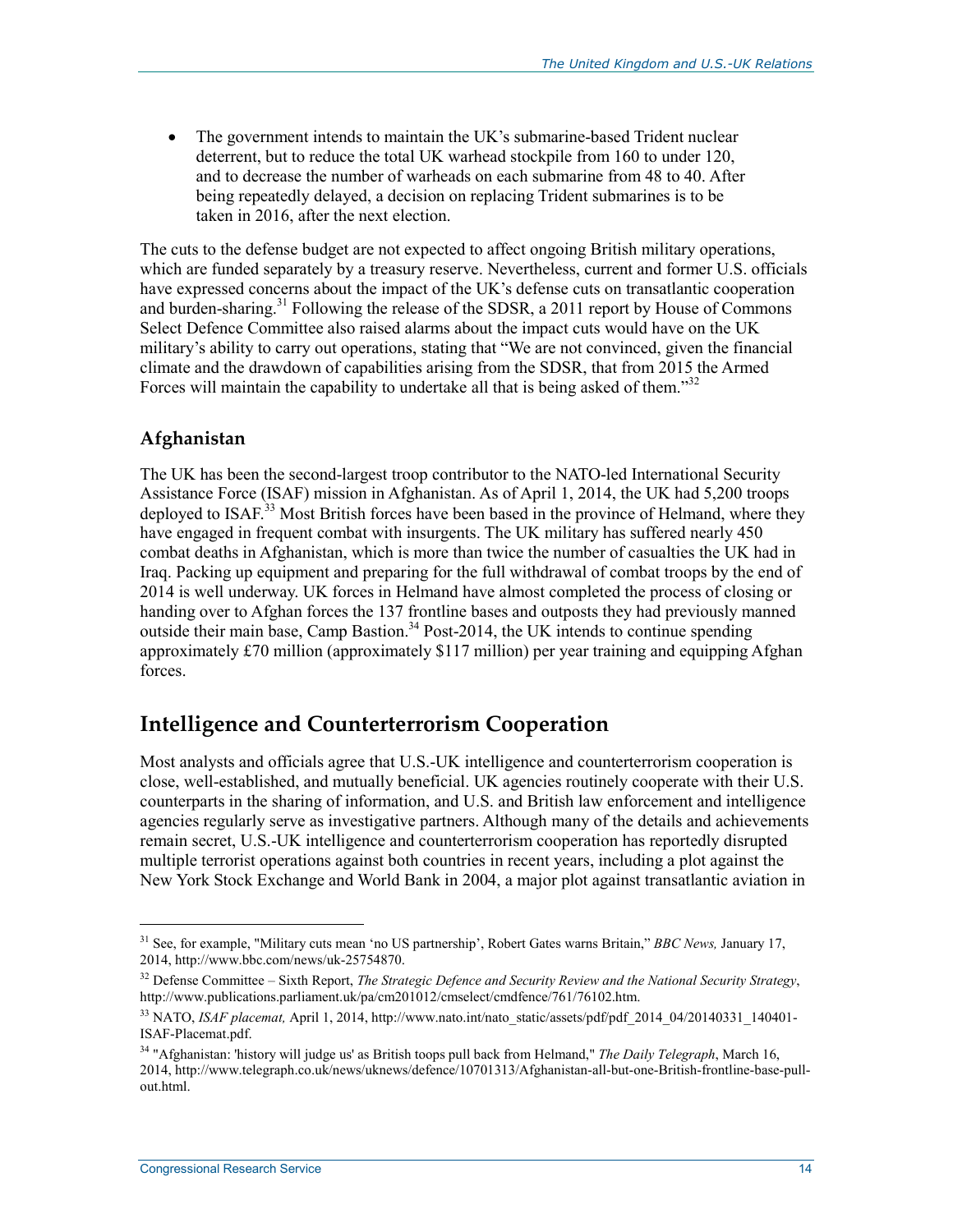2006, and a cargo airplane bomb plot in  $2010^{35}$  In addition to efforts seeking to disrupt terrorist attacks against U.S. and European targets, U.S. and UK officials work together with regard to developments in countries such as Afghanistan, Pakistan, Somalia, and Yemen.

Although the overall intelligence and counterterrorism relationship is overwhelmingly positive, there have been some occasional tensions. The relationship was damaged by public accusations of British complicity in U.S.-led renditions and the alleged torture of terrorist suspects between 2002 and 2008. Related court cases sought the release of intelligence documents and raised concerns in the intelligence community about the risk of confidential information entering the public domain through the British legal system. In part to preserve the integrity of UK intelligence-sharing with the United States, the British government introduced a new Justice and Security bill to permit evidence to be heard in secret on national security grounds in all civil courts; this bill became law in April 2013.

There have also been some tensions about extradition arrangements. Although the UK extradited radical Islamist cleric Abu Hamza al-Masri to the United States in October 2012 to face trial on terrorism-related charges, U.S. officials were frustrated that the process took eight years after the original U.S. request. British officials have rejected other U.S. extradition requests on human rights grounds and UK courts have blocked some U.S. extradition requests for terrorist suspects because of insufficient or inadmissible evidence. Nevertheless, some UK legal experts and human rights activists criticize the terms of the current U.S.-UK extradition treaty as being more favorable to the United States. U.S. officials counter that an independent review commissioned by the UK government concluded in 2011 that the treaty is fair and balanced, with U.S. and UK evidentiary standards being the same in practice.<sup>36</sup>

In 2013, reports based on leaked, classified documents obtained from a former U.S. National Security Agency (NSA) contractor focused on surveillance operations allegedly conducted by the NSA and the UK's Government Communications Headquarters (GCHQ, the UK's signals intelligence agency). Under the Tempora program, which has not been acknowledged by GCHQ, the UK has reportedly tapped into undersea transatlantic fiber-optic cables that carry international telephone and Internet traffic. Media reports have suggested that the NSA and GCHQ worked together on at least some aspects of collection operations, and have shared information gathered from these programs with each other.

UK civil liberty and privacy groups have questioned the legality of GCHQ's reported Tempora program and have claimed that GCHQ circumvented UK law by using the NSA's PRISM program to access the content of private communications of UK citizens. British officials have denied such allegations and asserted that all intelligence-sharing with the United States takes place within the law. The British government has been largely silent in public about the alleged NSA and GCHQ activities, asserting that it does not comment on intelligence matters. The UK Parliament's Intelligence and Security Committee has launched an inquiry into the extent of UK surveillance activities and is reviewing whether current laws on "state snooping" on private

 $\overline{\phantom{a}}$ 

<sup>35</sup> See British Prime Minister's Office, *US and UK Counterterrorism Cooperation,*

http://www.number10.gov.uk/news/counterterrorism-cooperation/. See also Sandra Laville, "MI5 chief says 34 UK terror plots disrupted since 7/7 attacks," *The Guardian*, November 7, 2013, http://www.theguardian.com/uknews/2013/nov/07/mi5-chief-34-uk-terror-plots-disrupted.

<sup>&</sup>lt;sup>36</sup> For more information, see "Frequently Asked Questions on the U.S.-UK Extradition Relationship," Embassy of the United States to the United Kingdom, April 2013, http://london.usembassy.gov/gb176.html.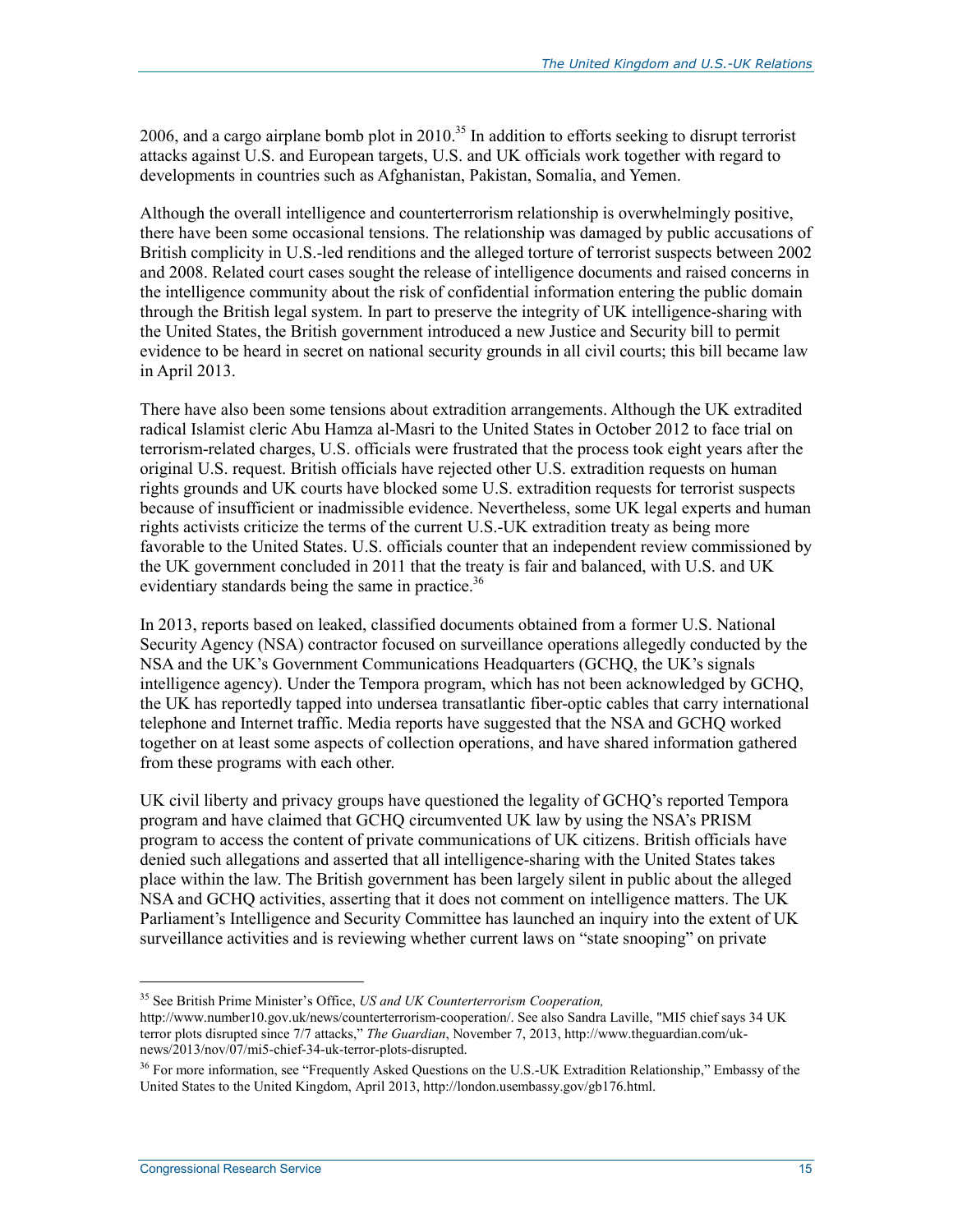communications are still adequate to regulate British security services in light of advances in the Internet and electronic communications.

### **Economic Relations**

The U.S.-UK bilateral investment relationship is the largest in the world. In 2012, U.S. foreign direct investment (FDI) in the UK was nearly \$598 billion. Total U.S. corporate assets in the UK exceeded \$5.1 trillion in 2012, representing almost one quarter of total U.S. corporate assets abroad. UK corporate assets invested in the United States stood at more than \$2.2 trillion in 2012, with UK FDI in the United States at almost \$487 billion for that year. UK affiliates employed about 986,000 U.S. workers, and U.S. firms employed over 1.3 million people in the UK.<sup>37</sup>

The 2008-2009 global financial crisis and recession had a significantly negative impact on world trade and investment flows. Both the United States and the UK are home to major world financial centers, and the U.S.-UK economic relationship was affected. British banks suffered massive losses from their exposure to asset-based securities linked to the U.S. sub-prime mortgage market. Transatlantic FDI flows fell sharply from 2007 to 2009, but rebounded strongly afterwards.

Tourism and trade are also important pillars of the economic relationship. In 2012, U.S. residents made approximately 2.5 million trips to the UK and in 2013 there were 3.8 million British visitors to the United States.<sup>38</sup> In 2013, U.S. exports of goods to the UK were worth approximately \$47.4 billion, and U.S. imports from the UK were worth approximately \$52.6 billion.<sup>39</sup>

The European Commission negotiates a common EU trade policy on behalf of its member states, and therefore UK trade policy is formulated within an EU context. Although most of the U.S.-EU economic relationship is harmonious, some tensions persist. Current U.S.-EU trade disputes focus on poultry, aircraft subsidies, hormone-treated beef, and genetically modified (GM) food products. The UK has been a consistent supporter of U.S.-EU efforts to lower transatlantic and global trade barriers, and to reach an agreement in the Doha Round of multilateral trade negotiations. UK officials and business leaders have reacted with strong support to the prospect of the Transatlantic Trade and Investment Partnership (TTIP) under negotiation between the United States and the EU.

## **Conclusion**

 $\overline{\phantom{a}}$ 

Most analysts agree that the U.S.-UK political relationship is likely to remain close; that the "special relationship" will remain strong on many vital issues in which the UK is a crucial U.S. ally; and that the two countries will remain key economic partners. Observers also assert that the main dimensions of the U.S.-UK relationship are deep and enduring in that they go beyond the personal dynamics of individual leaders and are not subject to sudden moves or policy shifts by

<sup>&</sup>lt;sup>37</sup> Daniel S. Hamilton and Joseph P. Quinlan, Center for Transatlantic Relations, Johns Hopkins University School of Advanced International Studies, *The Transatlantic Economy 2014: Volume 1*, pg. 23 and *Volume 2*, pg. 65.

<sup>&</sup>lt;sup>38</sup> http://travel.trade.gov/outreachpages/download\_data\_table/2012-US-to-Europe.pdf and http://travel.trade.gov/outreachpages/download\_data\_table/Fast\_Facts\_2013.pdf.

<sup>39</sup> U.S. Department of Commerce, United States Census Bureau, *Trade in Goods with United Kingdom*, https://www.census.gov/foreign-trade/balance/c4120.html*.*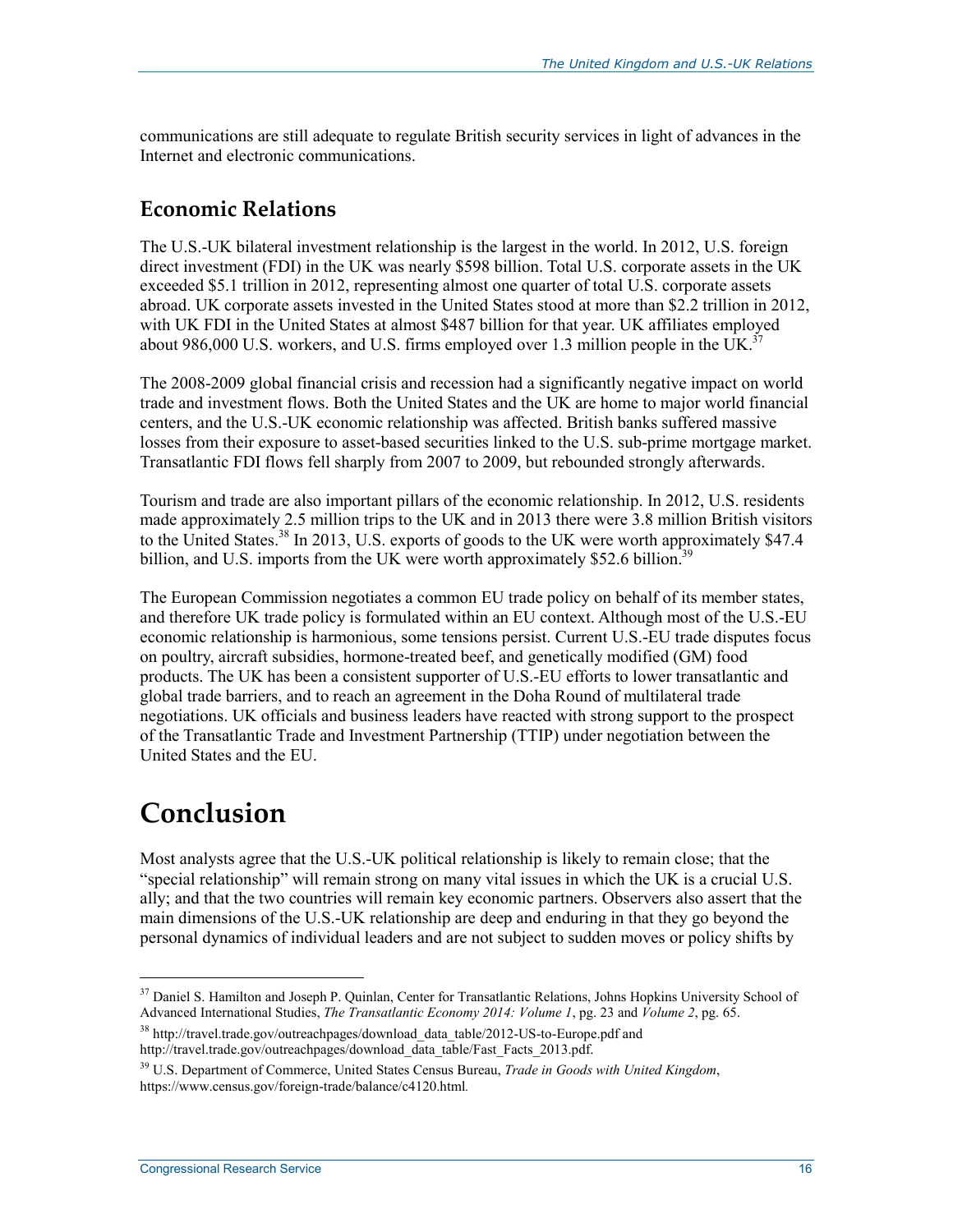either country. Analysts observe that many concerns and assertions about an impending break-up of the "special relationship" tend to be exaggerations.

Nevertheless, many analysts believe that some reassessment of the "special relationship" may be in order. Despite its dominant themes of continuity, the relationship is changing primarily because its geopolitical setting has been changing. The U.S.-UK relationship often remains uniquely close and capable of projecting a considerable degree of power and influence, but there are questions about whether the relative influence and centrality of the relationship is facing a decline. Both countries have sought to adjust their foreign policy approaches to deal with new global challenges and emergent geopolitical trends that are often perceived as the "rise of new powers" or the diffusion of power away from "the West." In many cases, responses to global challenges continue to reinforce not only the relevance of U.S.-UK cooperation, but the still-frequent role played by the two countries working together to drive international action. In an increasingly "G-20 world," however, the UK may not be viewed as centrally relevant to the United States in all of the issues and relations considered a priority on the U.S. agenda.

Similar to the United States, the key long-term foreign policy challenges for the UK are likely to revolve around how to define its relationships with emerging powers; how to maintain global influence and relevant capabilities given limited resources; and how to maximize existing partnerships and multilateral frameworks (including NATO, the EU, and the United Nations).<sup>40</sup> Meanwhile, many observers assert that a significant degree of the UK's international influence flows from the success and dynamism of the British economy, further raising the stakes on whether the UK can sustain stronger economic growth while continuing to pursue ambitious fiscal consolidation.

The management of the UK's relations with the EU will also bear watching over the next several years. Some analysts argue that life on the margins of an EU more integrated around the Eurozone need not be disastrous for the UK. Both the positive and the negative aspects of a prospective life outside the EU are more difficult to foresee, however. Envisioning an EU without the UK, many analysts observe that British participation is widely regarded as essential for efforts to develop more robust EU foreign and defense policies. Analysts also assert that the departure of the UK could change the economic character of the EU because the UK generally acts as a leading voice for economic liberalism in EU debates about trade and the single market.

As has been reportedly expressed in conversations between President Obama and Prime Minister Cameron and related bilateral discussions between U.S. and UK officials, these considerations are of central interest to U.S. policy makers who are concerned about a potential UK departure from the EU. With the UK commonly regarded as the strongest U.S. partner in Europe and a partner that commonly shares U.S. views, senior Administration officials have reportedly conveyed their concerns that a UK break from the EU would reduce U.S. influence in Europe, weaken the EU's position on free trade, and make the EU a less reliable partner on security and defense issues.

<sup>40</sup> See HM Government, *A Strong Britain in an Age of Uncertainty: The National Security Strategy,* October 2010.